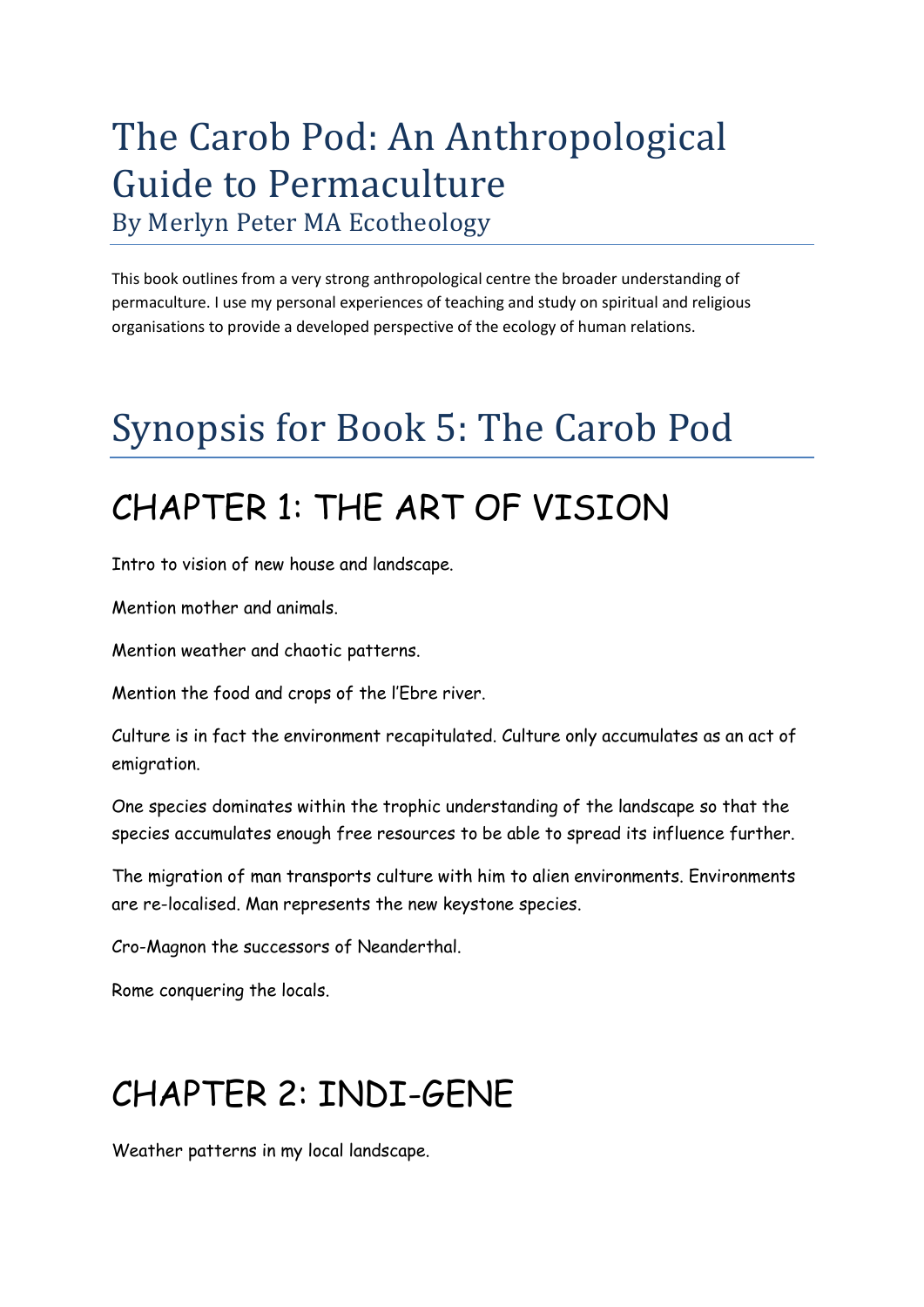The sensual landscape and the effects of urban living on the senses.

The human-created environment transcends the "interpretation" that all elements in the landscape naturally emit.

Adaptation to the landscape and the domestication of animals, especially dogs, leads ultimately to a "religious" perception.

Succession and the reclamation of nature overlooking the dry-river bed.

The rise of anthropology through the conquering of foreign lands and its development towards a jural Western reality.

Different ways of perceiving reality have recently brought one towards an ethnoecologic interpretation within which the social organisation of matter and energy is intrinsic to the transmission of knowledge and information. The hereditary nature of "descendancy" describes a collective consciousness.

Perceiving through the indigene's eye, from inside to outside. The interaction of space and time with the mythological landscape.

Interpretation is very much a factor of cultural identity grounded in both cultural and environmental determinants. The meaningful distribution of energy and matter is the bedrock for social cohesion.

'Forest in the Fire' – paradigm shifts in consciousness and the symbolic association of fire towards human convention.

The death of Neanderthal and rise of Cro-Magnon; symbolic representation for a change of culture.

Geographical boundaries are overlaid with greater cultural representation. Boundaries of sorts confer protection.

Working with natural energies in the landscape to create a permaculture, reflected in the experience of aborigine land management using fire.

Sensual mind-maps form the basis for different modes of interpretation of the landscape rooted in interaction and correspondence with a mythological past; the Yolngu people and Umeda habitat of Papua New Guinea.

The evolution from Neanderthal to Cro-Magnon is a fact of different hunting techniques that eventuated to genetically create articulate speech.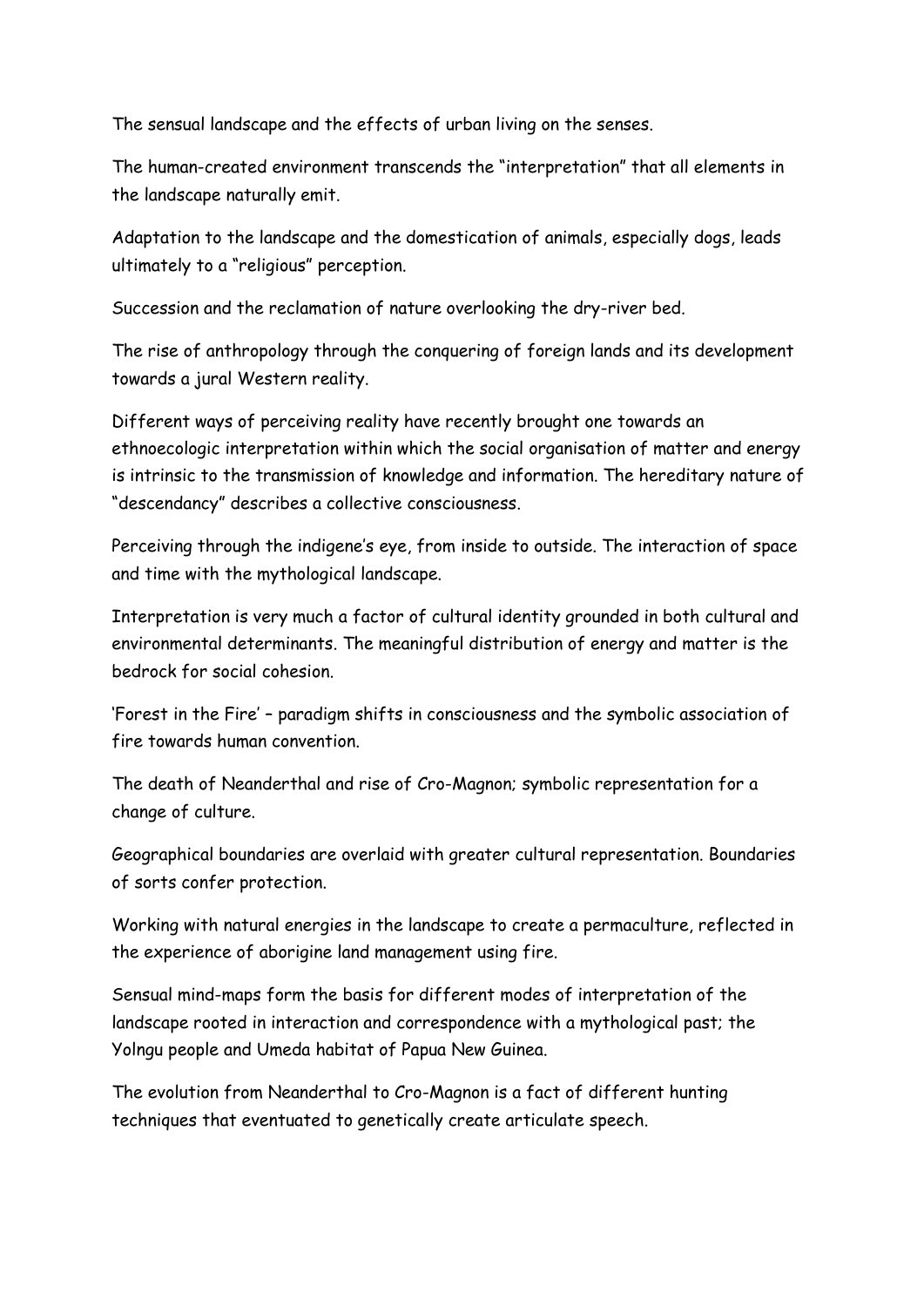Infinite time outlines space, and space defines time as movement or interaction. An indegenous mindset is continually pre-empting itself.

### CHAPTER 3: SIGNS & SYMBOLS

The hermit's prerogative is to return to the source.

Reading the landscape.

Fasting to rid oneself of Irritable Bowel Syndrome (IBS).

The nature of nature is to destabilise itself through the explosive emission of energy which thus gives it form and pattern at every level of existence, including potential energy, observed to be regulated from within as an act of stabilisation.

Change cannot be observed from within the system, one is the change in the process of introducing energy. To be in the system is to be unconscious.

All forms require "perceiving" in order to manifest energy.

God is Perception.

Observing the act of fasting according to genetic tolerances.

Neuronal groups are selected for according to outside stimuli fed from a sensory map as and when the right stimulus is enacted i.e. passive behaviour.

Immunology works on the same principle of selection with an infinite array of forms to emulate.

Different neuronal maps appear the closer man regresses back to primitive methods of food cultivation that appear more harmonious with nature.

In the case of fasting don't try to rationalise but be 'irrational' – reduce everything you do and live closer to indigenous man.

The act of perception defines the true indigene who learns to see through the "eyes" of the environment. Progressive societies induce change through perception and manifest a concept of God through the creation of energy.

The true environmentalist is aware of the change they are trying to make in society to set in place the ethical basis for holistic consciousness.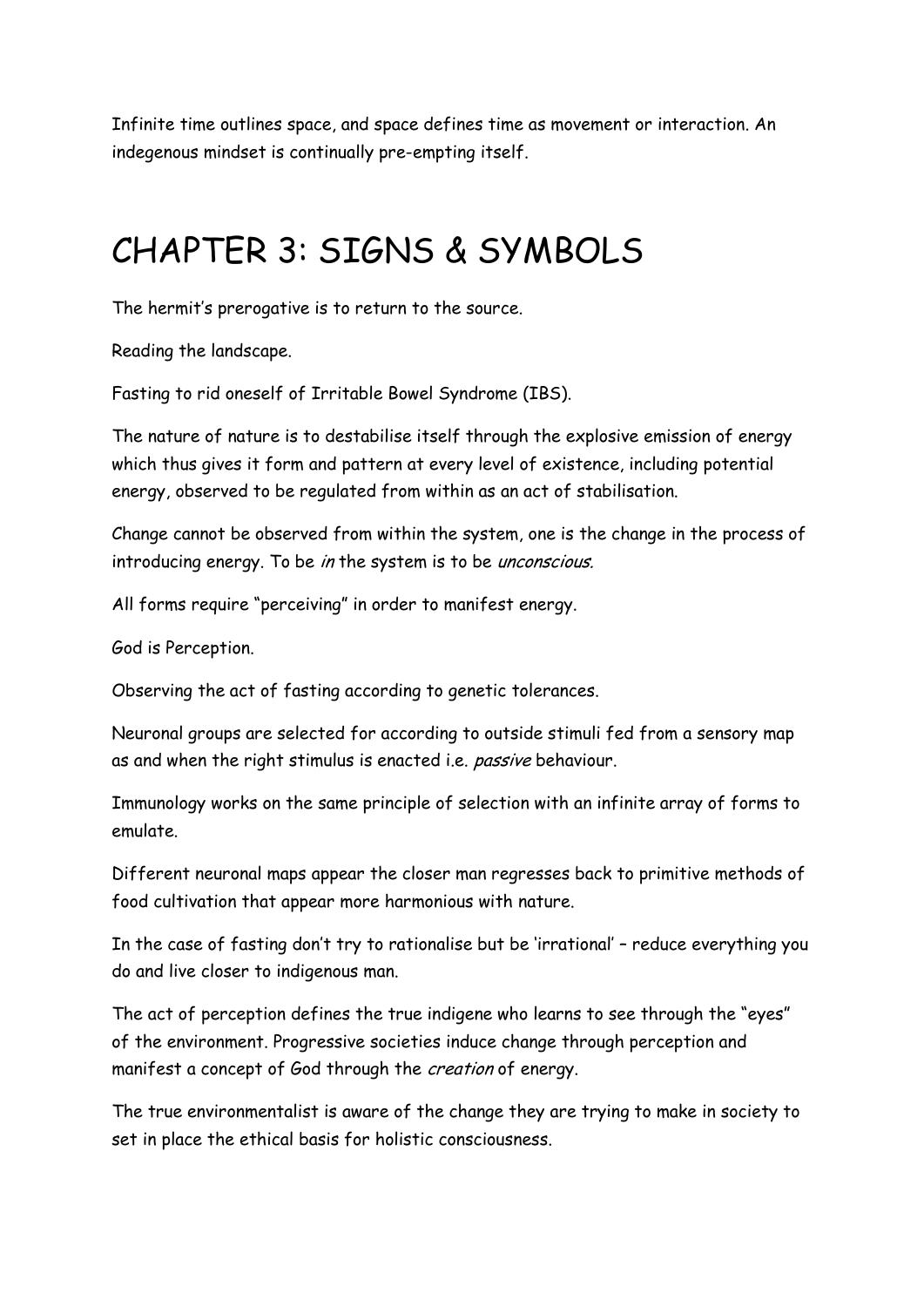Only through "interaction" are new technologies passed on. The role of the individual ensures the spread of a global consciousness and a shared vision. Evolution happens as a collective experience and the formulation of neuronal mind-maps.

Flight distance is a developed instinct of the wilderness.

Man makes the cognitive leap into projectile weapons through his increasing mastery over animals in the wilderness.

The use of materials in different combinations is an act of conceptualisation.

How the moon equates with hunting cycles. The natural light it emits dictates time of movement and gathering.

Through agriculture and sedentary life so man evolved a whole new level of semantic imagery and language.

The oral tradition carried by the druids into Gaul was probably and Ionian inheritance. Their historical account was second-hand and coloured by contemporary political motives.

The power of the oral tradition to existentially bind the individual to his society was feared among historians who could only write post-humorously.

## CHAPTER 4: BIOREGIONALISM

All things succumb to one element or another.

Human survival is premised on strong social organisation considering the long period of gestation. Cities evolved from a hunting infrastructure.

Tourism shares the same basic human motive as hunting, where social conventions are accepted by a critical number of adherents. The mitigation of control measures between subjects is represented as part of a gift exchange culture.

Disease organisms are nature's way of sifting out the weak, as happened in the relatively isolated continent of the Americas.

History is written by the winners and imparts an imperial viewpoint.

Natural sexual emissions return one back to the *unconscious* motive. It imparts a religious lifestyle founded on symbolic associations.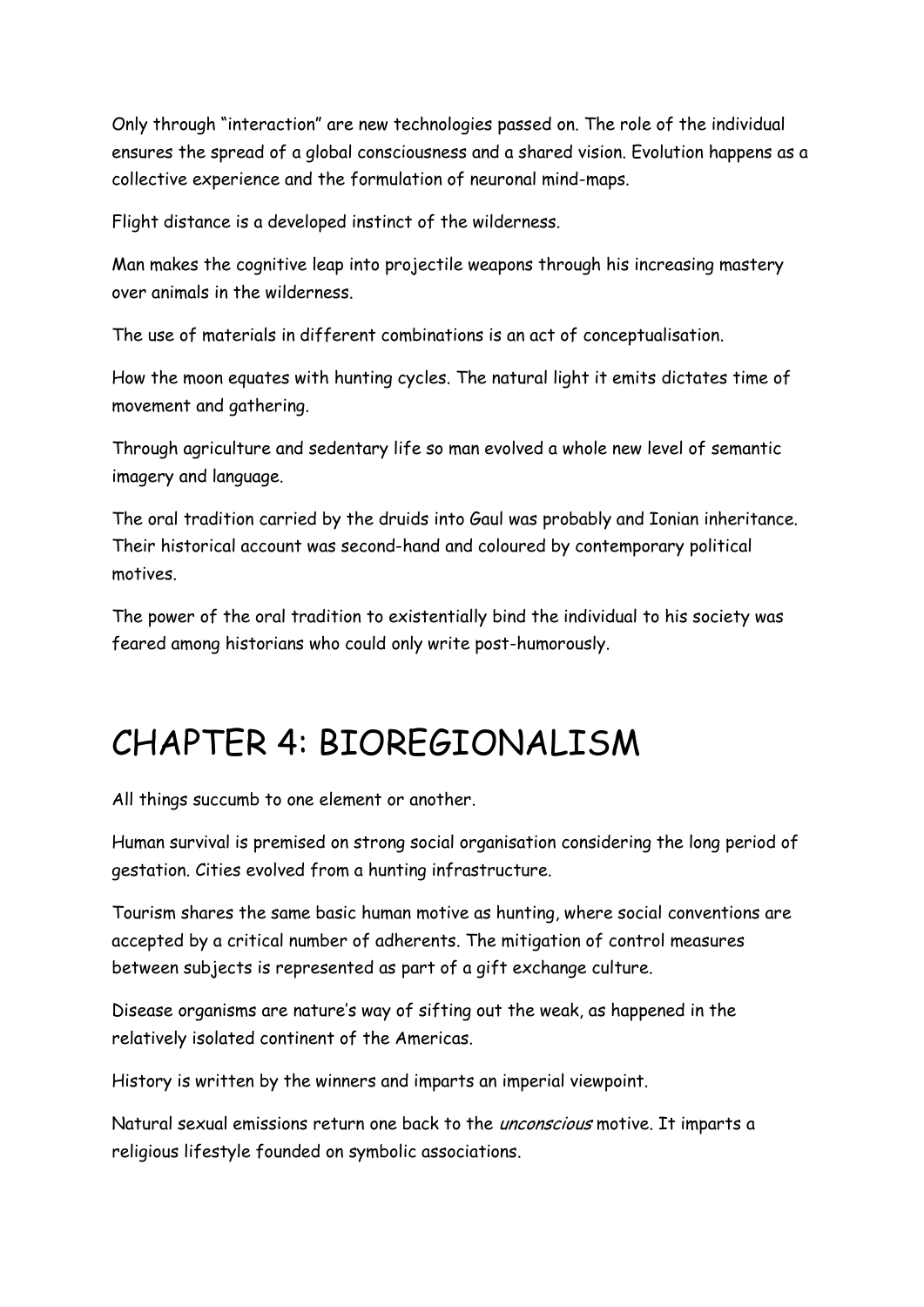Visiting Richard Wade, permaculture designer and builder, and gauging the use of energy in the environment.

Looking at the characteristics of Mediterranean plants for energy production, conservation and consumption. Increasing metabolic rates is an effect of more energy availability and greater specialisation that the permaculturist seeks to reproduce.

Using plants and animals to close the system's energy loop.

The nature of dynamic interaction is more than commerce, more than collective consciousness, it requires the continual adaptation of our progeny.

It is important for the pioneers to re-immerse themselves back into the gene pool, for children to inform our elders of their needs, to remain pure at the source of human civilisation.

The indigene sees the landscape as a potentiality.

The Europeanization of the Catalonian landscape and the bourgeoisie mentality that creates unused golf courses. Land is getting swallowed up to large developments whilst the greater infrastructure is unbalanced concerning water and energy supplies. Ghost towns litter the landscape. Regional stability is affected by global economies.

Existential space gives place meaning, and requires interaction.

The European market is diluting traditional values. Farmers have become "tourists".

The industrialisation of developing countries has little foresight for the impending economic and energy crisis in the near future. Catastrophe looms unless the social stratification of society is altered.

The organic industry is furthering the cause to tie food and land management to symbolic practice. Though some of its practices are unfounded scientifically to improve quantitatively, the overall qualitative effects outweigh any such losses through local production and distribution.

Biodynamics shows an insight to traditional knowledge and practice, hence its allusions to cosmological influences.

Permaculture develops the strategies for time and space management with the appreciation that the transcended state of the human supra-mind, even though it can miss the smaller picture, can design the strategies to reduce our tendency to regress. One starts in their own home (Zone 0/1) and designs a pattern for resource management.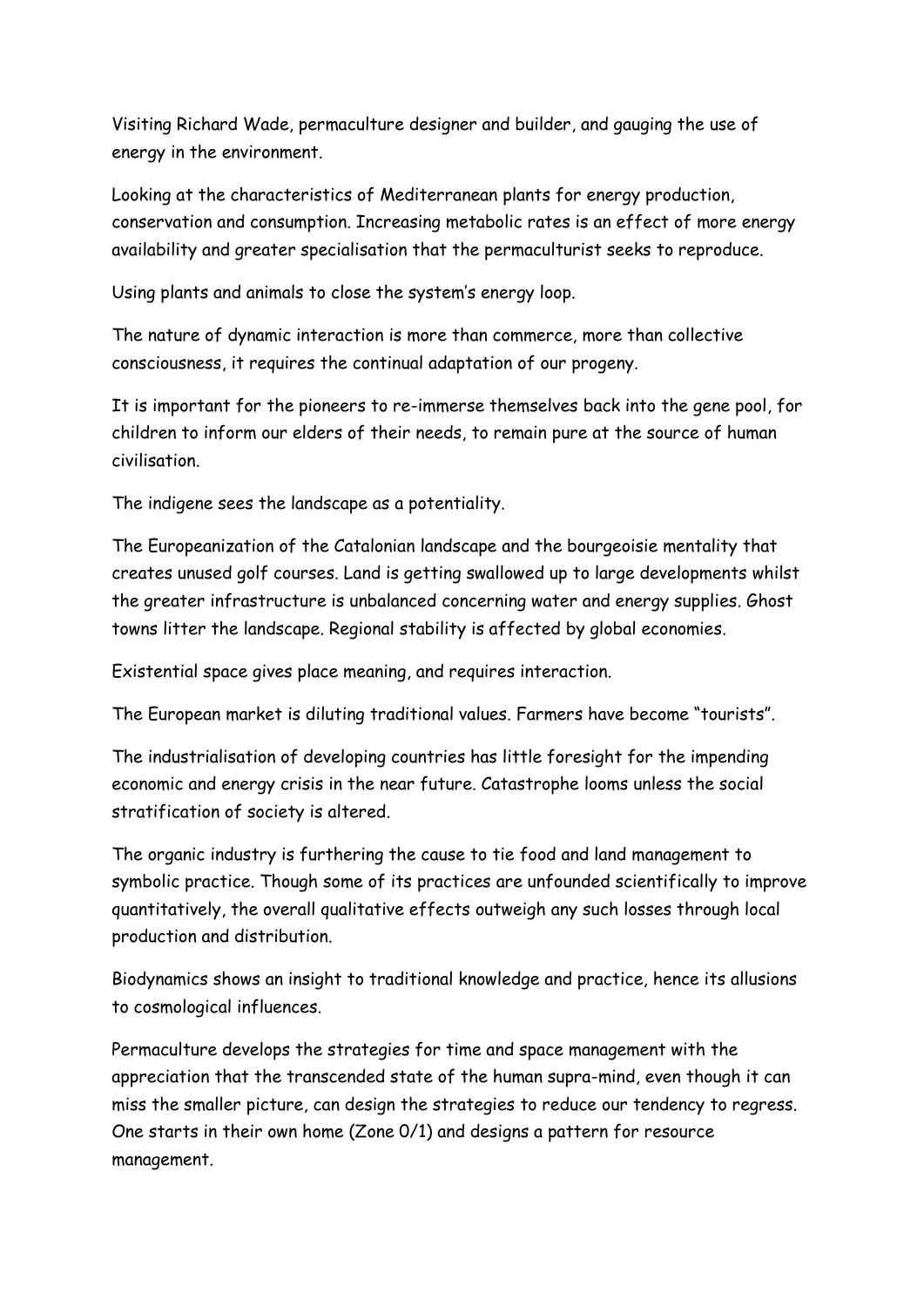The bush (Zone 5) is the important edge that indigenes require to nurture their intimacy and fluidity with nature. This is in contrast to the more static appraisal of Western landforms.

Western mindset remains the barrier to fully comprehending the indigenous mindset, especially in their own views of the role of nature.

The "tourist" is defined by his or her conscious motive, until naturalisation sets in and one is motivated from the instinct. Ultimately, being an indigene lies in the integration of wilderness in one's life.

# CHAPTER 5: SELF-RELIANCE AND SYSTEM MANAGEMENT

Cottage industries are a good example of Schumacher economics. Aspects of capitalism are infused with socialism in order to create business ventures that redistribute profits back into the community. Size is restrained to prevent excess, and management structures happen at all levels of operations.

Processes should be kept in-season for increased self-reliance. The embodied energy of a product receives a better return when kept local to the community.

Stress is a factor of elements being removed from a system's natural integrity and is reflected in the lifestyles of humans living within it. The earth can be considered as a supra-organism and its environmental effects as indicators of human interaction. Stress is offset through local diversity.

System evolution induces stress but it also maintains a healthy immune system.

Life in Spain is a social miracle, an ecological disaster for my parents. They live a foreigner's lifestyle.

My permaculture thinking demands of me the creation of an alternative economy in which a market garden could provide the social nexus for increasing community.

The political mentalities of the Spanish Civil War lives on in the conditioned behaviour of children reared under its milieu.

Tourism is a transitional phase between pioneering and settling down attitudes. It is an immature, fragile mentality prone to failing international market conditions. The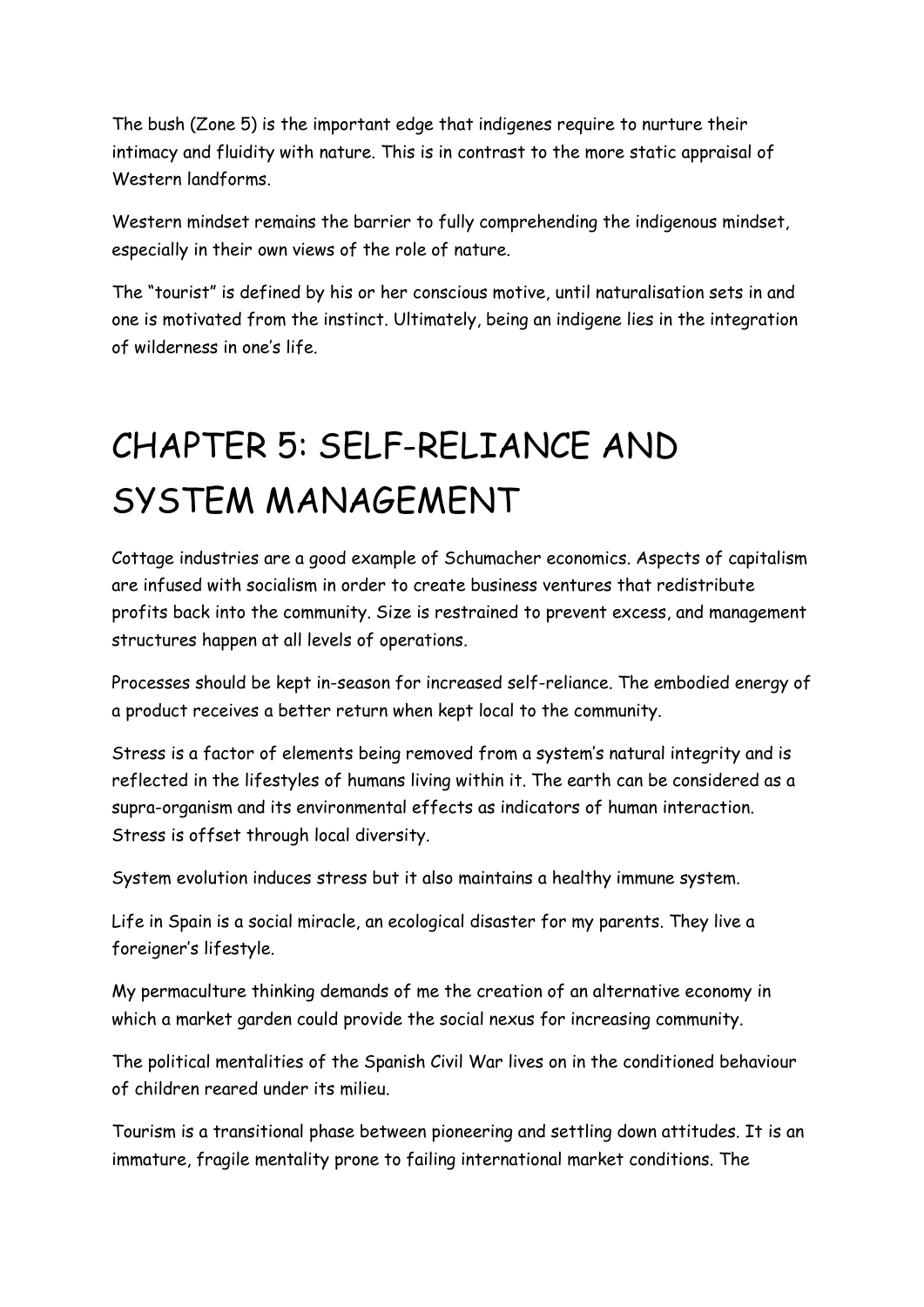generic loss of natural capital is a factor of its high-energy lifestyle to the service industry. There is still scope to allow foreign or exotic elements within a system if they can be naturalized.

Like all mature ecosystems, the flexibility and adaptability of culture allows for internal changes that should bolster the integrity and durability of the system and could easily include progressive ideals sponsored by the wealthy foreigners.

My personal integration with the landscape needs to transcend the methods of my parents.

Almond is by far the most lucrative crop, olive and carob the most demanded.

Building my house to mimic the qualities of carob trees; the local efficacy of this crop warrants a personal dialogue with the tree.

The use of animals is welcome with a view to water conservation and soil regeneration. Pets are welcome as guard dogs and rodent catchers.

Pension funds should be used to implement an infrastructure that cultivates natural capital.

Cooperation will offset costs and further community representation towards local councils for benefits like getting planning permission.

The multiple uses of carob as a spiritually endowed food that favours both animal and human ecologies.

# CHAPTER 6: PERMACULTURE IN THE MAKING

An ethos is based on system integrity. It should start from one's own backdoor and be able to deal with regional and national issues before it can be transportable internationally. If one does not develop their working ethos organically it tends to illustrate fragmentation.

Tripartite altruism is a principle that should be applied to all working ethics since it is modelled on natural systems.

Permaculture provides a working framework for many activists to be more constructive in their protestations against the System.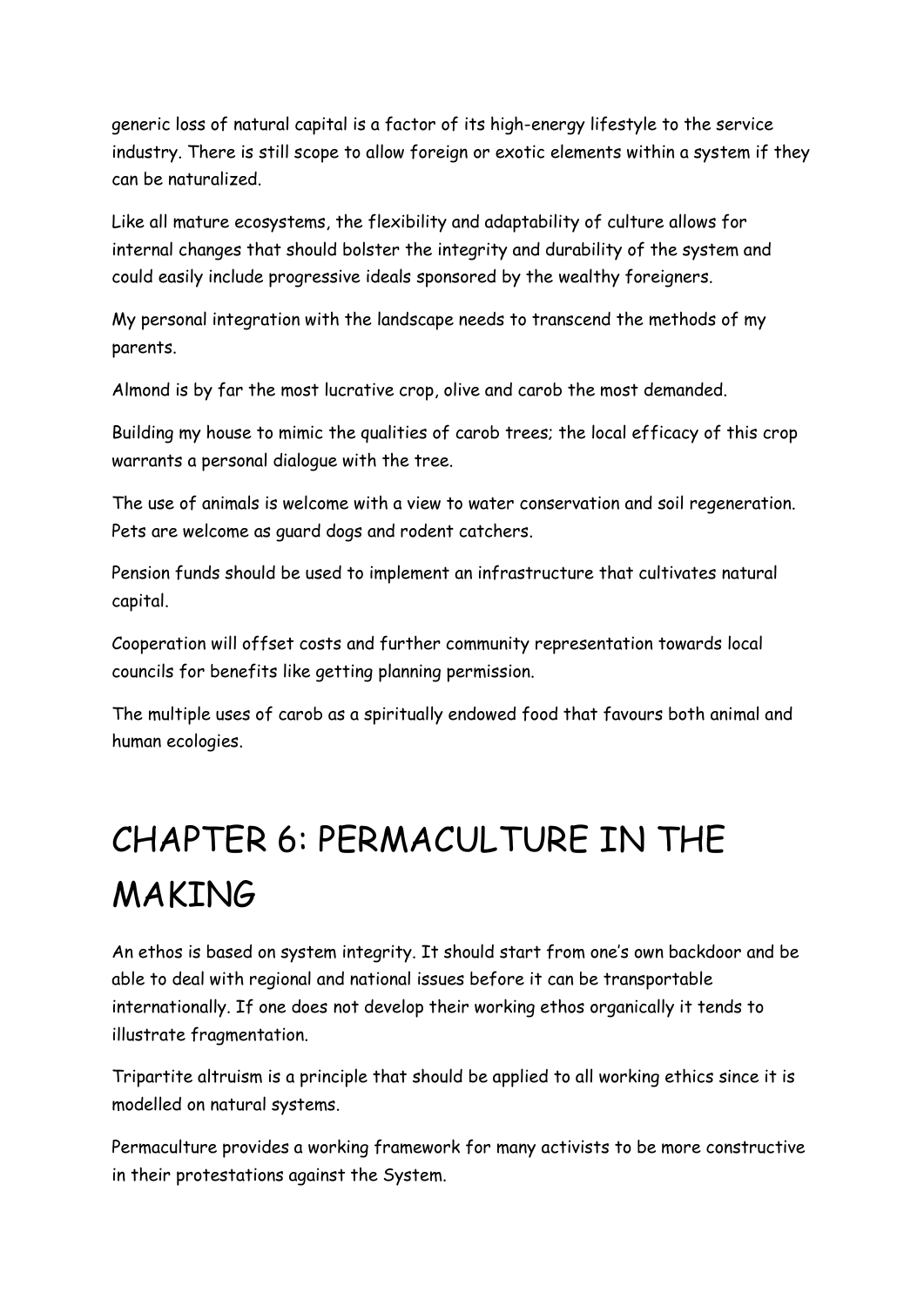System motivators that don't fit into a generic working program can destabilise national integrity and economic well-being. All systems require negative and positive feedback loops.

Consensus requires the individual to understand their own abilities and leadership roles in society. Hierarchies in nature are there to maintain solidarity and security in the trophic pyramid.

Speciation is a natural biological condition that both secular and religious organisations sought to deal with. Intrinsic to this are the values of emancipation or freedom of expression.

Emergent characteristics change the system to create the conditions for a new superseding governing structure. Once spiritual engagement with the land is now superseded by changing values.

A clearer model is seen in conservation, release, reorganisation and exploitation. Higher-order system providers provide the conditions for system stability but this is continually undercut by lots of free energy entering the system.

Arnstein's model could be likened to an evolutionary approach in society where settled power relations contribute to conservative politics but are continually tested and maintained through small-scale, fast and short-lived changes.

Giantism left a vacuum that had changed the value system of a once-peasanted Catalonian landscape through the Europeanization of the coast.

Program management & task designation: Building a cob oven.

Taking a pioneering attitude and avoiding much of the planning side of things.

The methodological approach to implementing a permaculture using WBS and OBS charts, Gantt charts, acronyms, pyramid and pathway models, Holistic Design Charts, and a business case, in reality didn't happen. Rather the pioneer sets out a pathway for others to follow into and even market for its potential.

Looking at permutations and dynamics within operational groups and acknowledging the visionary overseer.

Historically we are influenced by the educated classes in our methods of bureaucratic power mongering and international construction programs.

Permaculture seeks to cultivate the visionary's world-view to development coupled as it is with legacy and coming-to-knowing.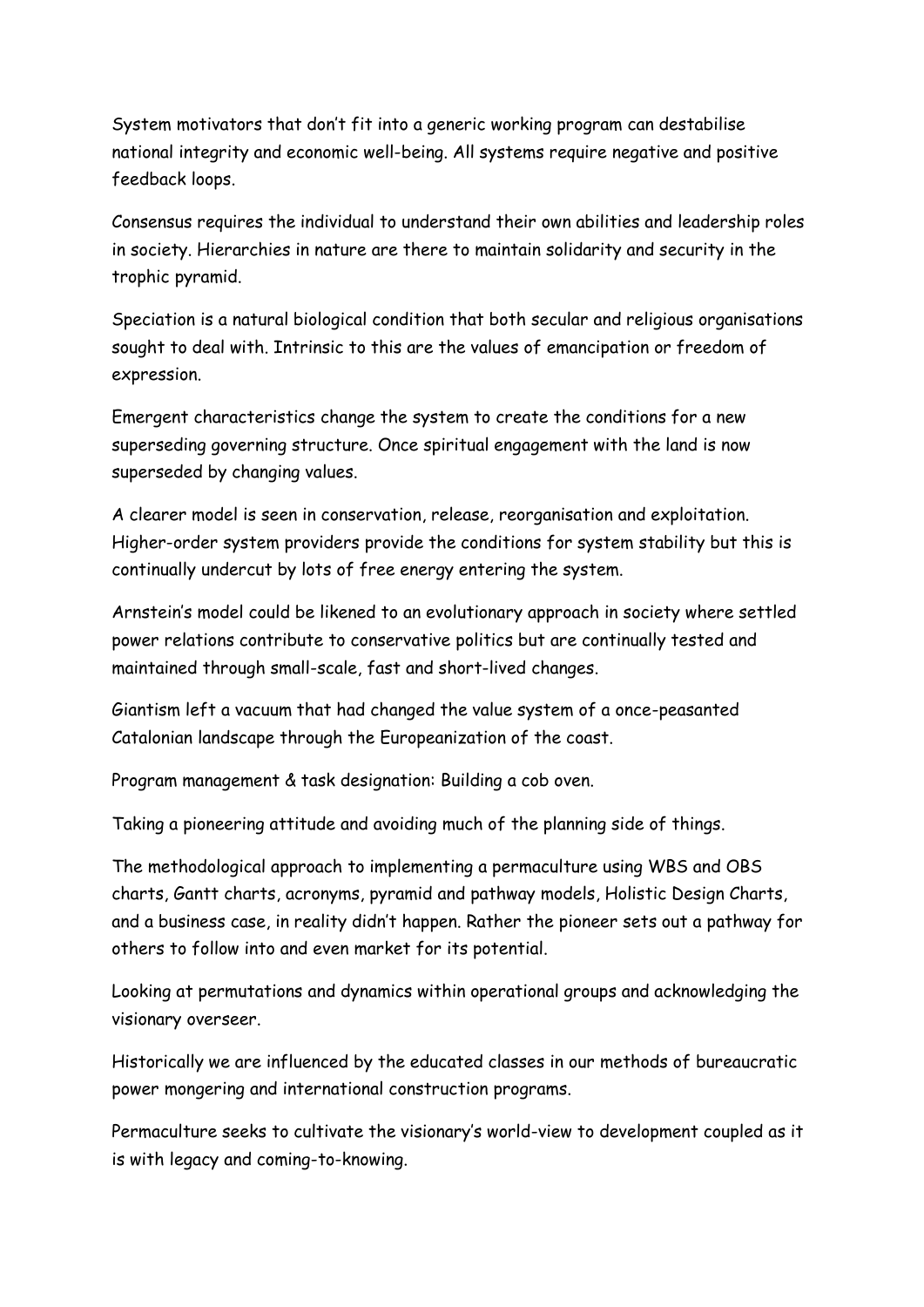Bureaucracy and predictive business relationships should be kept to a minimum and personal forms of learning should be re-implemented with a view to organic development.

Environmental stimuli as chaotic phenomena engages humanity at its most primal centre.

Resource networking as Sigeití.

Looking at the cob oven build through Maslow's Hierarchical needs and the process of self-actualisation. The Western framework of development has a religious alternative in which the world will always provide for those out of the System.

The Business Case using the first 6 principles of Holmgrem.

Observe and Interact: the properties of wood and the storage of energy.

Looking for leverage points that will incur bottom-up change in society.

Catch and Store Energy: Environmental determinism has given us a pattern of success with a view to applying cultural ingenuity over time.

Locating oven duties that benefit other elements in the field and looking at its ephemeral aspects.

Obtain a Yield: Timing our production with nature and the availability of resources.

Clay should be considered as a form of stored energy for its capacity to hold minerals.

Apply Self-regulation and Accept Feedback: Spain is going through economic hardships and its solution relies upon bypassing the Western model of industrialisation.

Comparing the rise of power relations within empirical mindsets like that of the Romans and Jews one can make analogies in nature where system integrity can only be maintained through hybrid vigour, self-organisation and feedback mechanisms.

Use and Value Renewable Resources: seeing the development of the Mediterranean through the evolution of technology and the cultivation of soils further north. Intentional frugality requires us to move beyond the immaturity of abundant freeenergy.

Produce no Waste: becoming aware of the (by)products in nature is an opportunity to close the energy loop.

Unfettered technology has eroded our accountability with nature.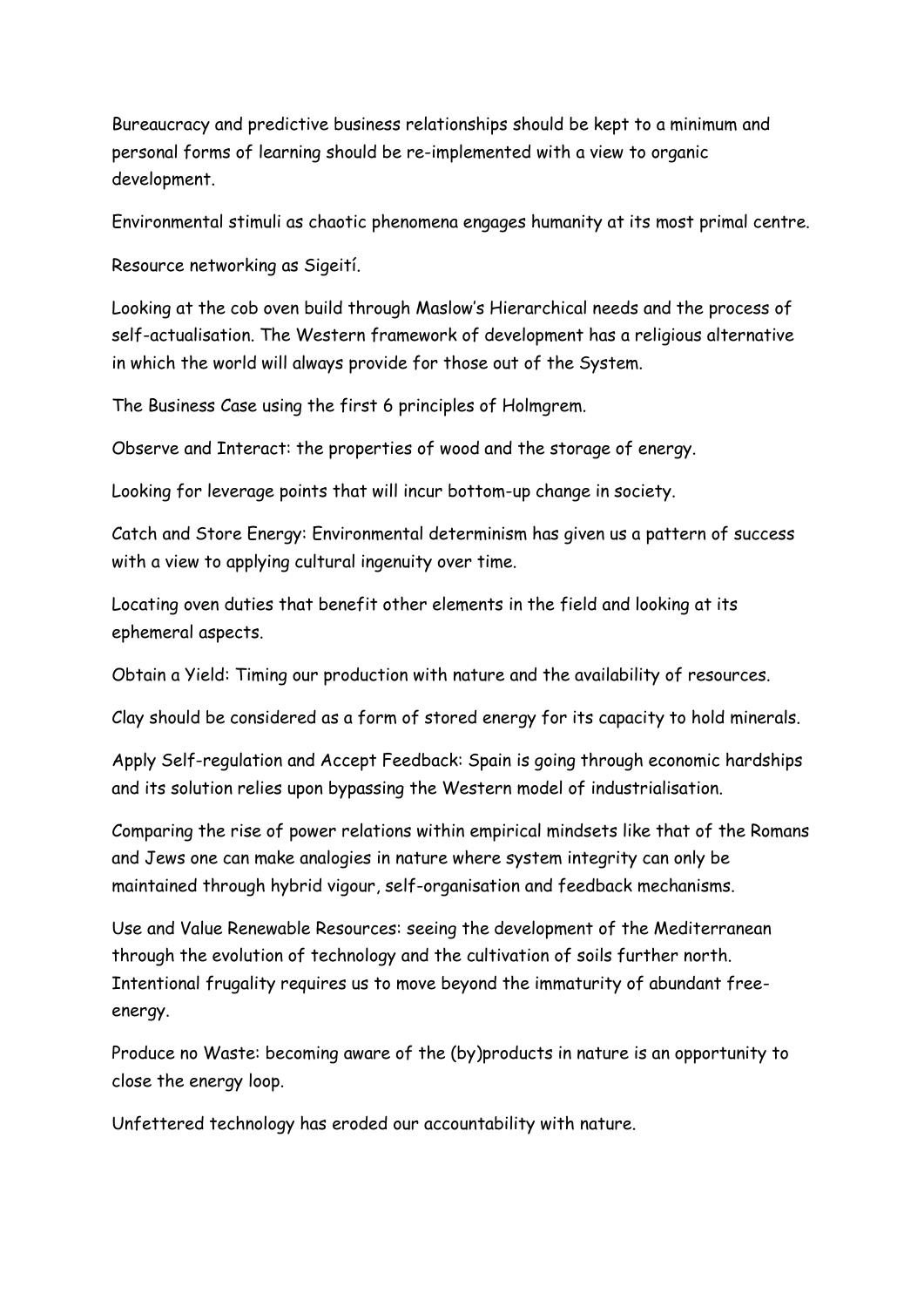The forest fire at the back of our land was a lesson in how the natural chaotic patterns of nature open up resources.

A return trip to Sigetí showed how the subjective needs of the farmers influenced their own developing permaculture.

# CHAPTER 7: HUMAN PSYCHE AND THE SPIRITUAL IMPERATIVE

The art of communication is being lost to virtual reality; semantic insignia has all but vanished into impersonal relations.

Elements in the environment are given meaningful existence, such is the power of nature and the ritual attached to it. The 'Gardens of Paradise' myth is a reflection of the bounty of nature that one hearkens to.

Man's dominance of nature reflect a food memory and ancestral linkage to the past through his carnal disposition.

Jewish law concerning sacrifice is marked in the historical narratives of Abraham and Jesus.

Evolution is carried through the matrilineal line; incessant warring meant crossfertilisation and population fluctuations.

Through oppression and persecution movements take theological root.

The widespread development of Christianity was factored on mixed cultural communities that had little political or economic clout.

Meaningful relationships with elements in the environment are personal at the primitive level.

Spirituality with the landscape has been eroded through the mechanisation of labour and with it the emotional strength it granted through a given frugal lifestyle.

The hereditary level of ritual and myth are first to deteriorate in a technocratic society with a subsequent increase in elitism and the privileged classes.

Looking at functionality of a working landscape with the use of volunteers, the first relationships are always ecological.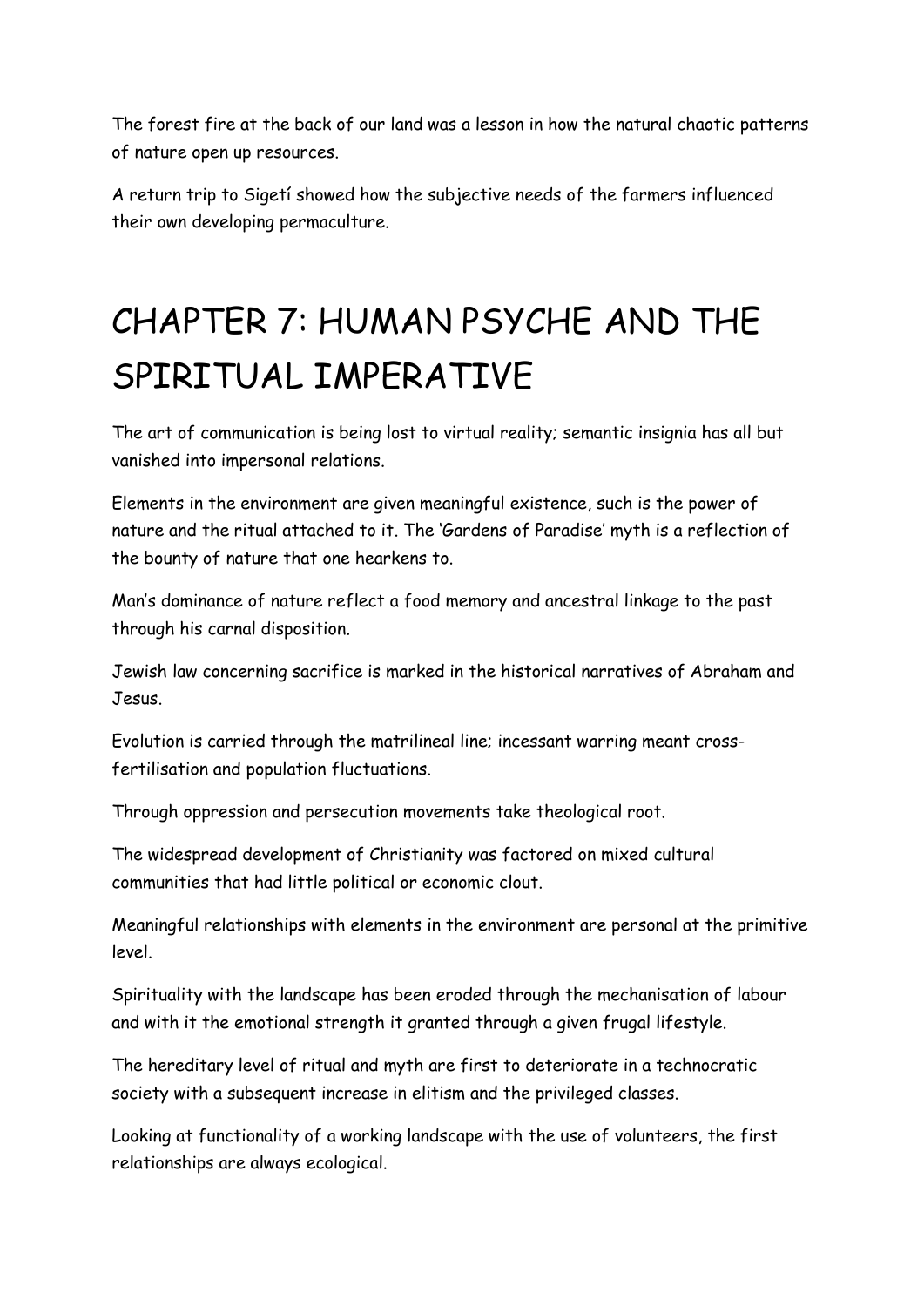Children must be introduced to boundaries at an early stage to ensure that they pass into a mature mindset, not one based on excessive materialistic demands.

Looking at Holmgrem's model for energy descent and applying a metaphysical perspective to development by inverting the consciousness required to continue as holistic beings. Development is measured through the perception of subjective time.

Man's defiance of death created the mindset that vindicated his religious disposition of the superiority of his race over the rest of the earth's species. This is coupled with the sense of suffering and the act of living within an unnatural habitat.

The Holistic Design chart shows how man is part of the ecology of life and death.

Cro-Magnon could have used the dead as territorial markers, bait for wild hunts, and as symbols for the gauging of fertility. Likewise, territorialism through the identification of hunting grounds was a way of "lettering" the landscape.

Looking at climax consciousness and seeing how domesticated animals evolve within human ecologies. They quickly inherit the traits of the owners; my mother is an example in case in which the in-fighting of dogs is a factor of her lifestyle.

The 'hundred monkey effect' is a phenomenon of the collective consciousness and reflects group succession. The sixth sense works on this level of what action is more favourable.

The magical will is one of projection of the emotional body and constitutes the dawning of human consciousness.

Our genetic tendency is to search for the means to create the "food forests" that will fulfil us evolutionarily and in the process create the spiritual hierarchies that grant one natural power in society.

Individualism happens as a phenomenon attributable to our loss of natural habitats. Technological determinism is the default path of humanity, but the spiritual quest requires us to 'borrow time'.

The Holistic Design chart shows us the biological and ecological basis at the root of holistic human motivation. Compared to Maslow's Hierarchy of Needs it can be seen that what he terms as salient needs results in the in-fighting of human emotional behaviour when they have not been met.

Self-actualisation is seen to embody the holistic application of environmental determinism. At the heart of this is land regeneration and the role of humanity to fulfil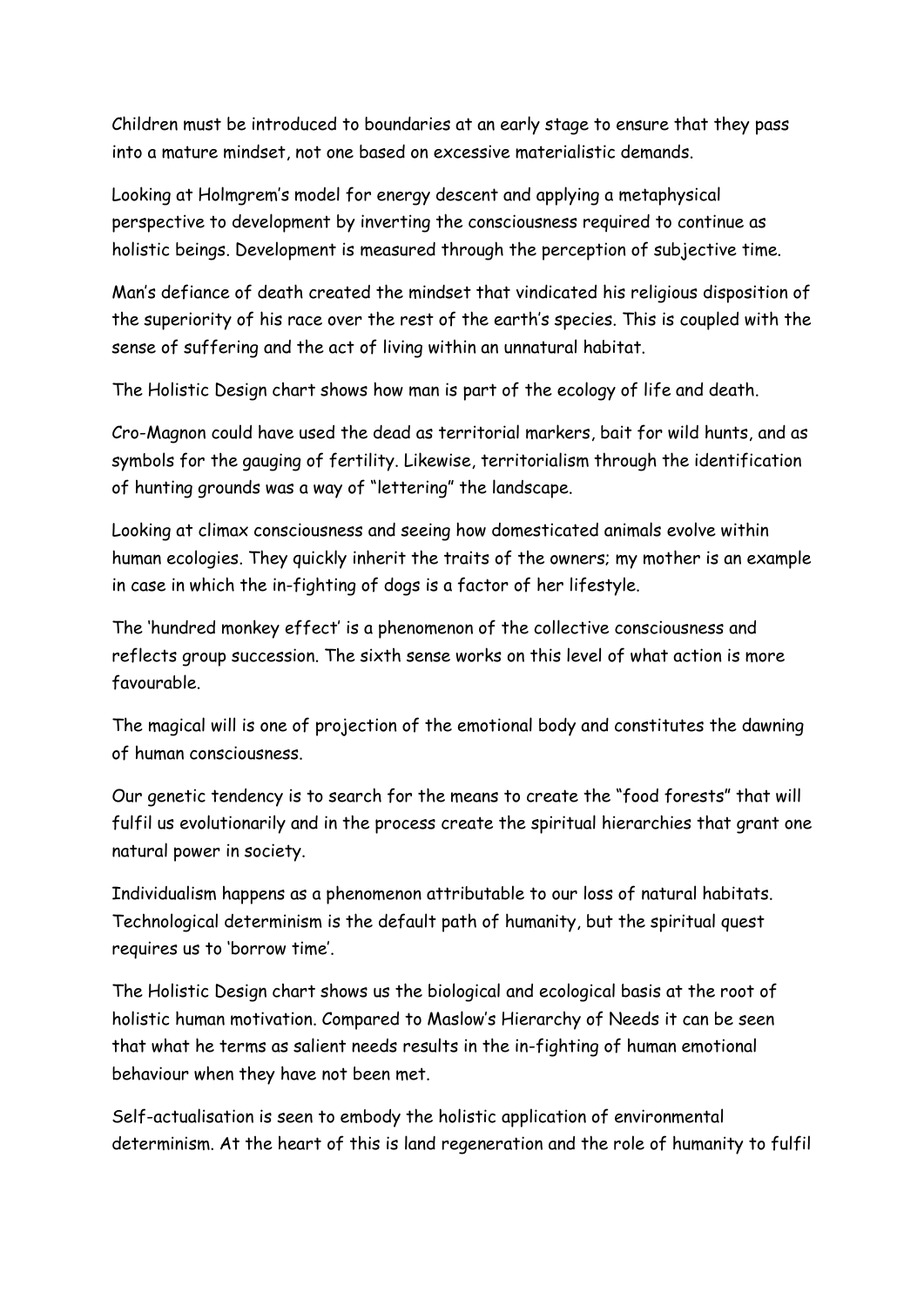its social responsibility towards understanding homeostasis. Spirituality, pragmatism and wealth are the arenas that self-actualising man fights within.

Social welfare is a factor of maintaining the ecological motive for land regeneration.

The change of behaviour that led to an excessive protein-based diet altered man's energy patterns for social organisation. Mimicking the scavenging habits of dogs allowed for man's survival.

Arrogating natural responsibility requires *passivating* our motivations. This has culturally developed techniques of meditation and ritual towards unconscious motivation.

Healing is our human preoccupation, mapping out the landscape according to its food sources, and seeks to enjoin the individual into a personal religious quest.

The intuitive modes of decision making are premised on a self-perpetuating system of unconscious/natural motivation within ongoing cultural indicators for change.

The case for environmental over cultural determinism if humanity is to know his limitations.

Healing is about getting back to "the source", rediscovering the Garden of Eden mindset and recreating it in reality from 'borrowed time'.

Considering the optimum number of a group before the experience of the sacred is diluted.

Man's ultimate quest is union with God, a sustainable culture cannot be anything else. Judgment is *knowing*, knowing one's needs and options, understanding one's true potential, and enacting one's place in the true scheme of things.

Man fears his own untapped potential.

### CHAPTER 8: THE LAW OF THE LAND

This chapter was expanded into Volume 2 entitled Petriarchy: The law of the Land. It is extensive and can be found in journal format on the market page of SLP. Volume 3 is now being written.

Please see my associated work at [http://www.solteriologicgarden.com](http://www.solteriologicgarden.com/)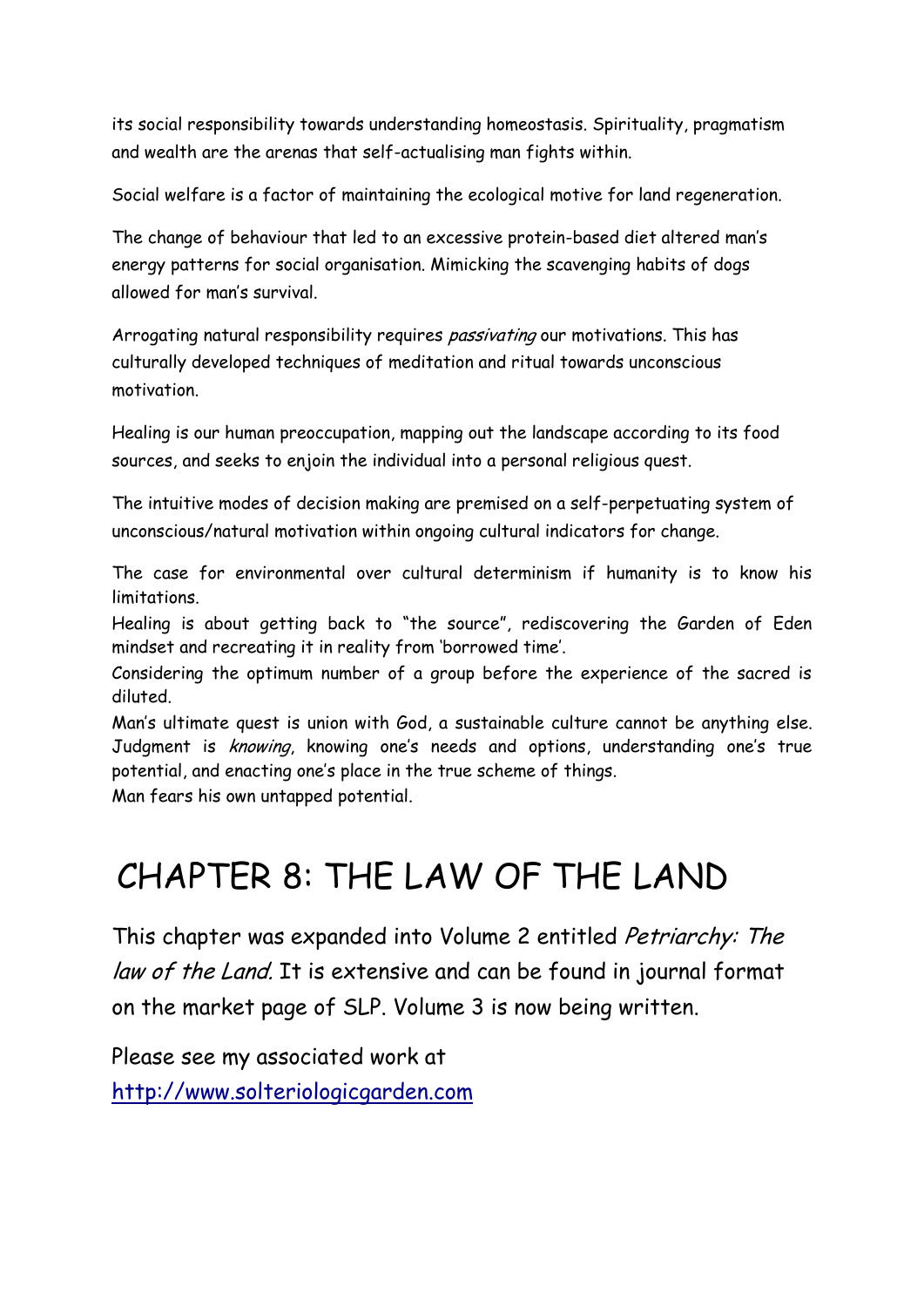## An example of my writing style

Always then, the mythological looms as our distant, intangible backdrop. Our bioregion is our watershed where its feeders bring in their influences. How we treat our rivers and streams will obviously effect change further down the line. Catalonia with its L'Ebre flowing from as far north as Reinosa in the Basque region near to the Gulf of Vizcaya crosses many provinces of Spain. Its peripheral mountainous source should be seen as the influence that gave birth to the delta on the Mediterranean coast. I recently took a part of that journey from La Rasqueraz around the Serra del Buix and back down into Tortosa. The greatly descending ride took me past fields of oranges. Combined with the *mistral* winds I was suddenly linked in consciousness to a distant past, something I recognized as a child. The familiarity of that smell for the first time reminded me of Spain, a long way from the mountain air; smell, its capacity to render the antiguous. When I got to Tortosa I should have expected what I saw. A city filled with Africans drawn to this parent capital of multiculturalism and sedimented human interaction. I wonder, if I am allowed to speculate, how many immigrants used the natural breakwaters of the delta to waddle their way in, pioneers who one day would set a new trend for this city? With the Moroccans came hashish, with the Algerians and Tunisians illegal DVD's, with the 'Romans' golf courses. There is now talk of irrigating those green deserts from the L'Ebre.

As I begin to write this section I have already crossed the frontier on my journey back to England. My 1980 Austin Allegro looks to be heading for 300 miles on a tank. With a bit of care I should make England on 3 tanks costing me about one hundred and fifty pounds. Of course, the freedom to be able to dictate one's own path is emblematic of modern societies. Increasingly, more and more people are moving towards this liberating lifestyle, a result more often than not, of accumulating wealth through property acquirement. The gentrification of Europe is happening large scale and new urbanizations are springing up everywhere. As the coast gets sold off the new tenants are building luxury apartments and bungalow-type holiday homes. Hotels and cafeterias are erupting everywhere. It just seems that in every city and village I go to there is a mass of building works going on. The influx of European money is Europeanising our landscape. The argument for it is that the standards of living are increasing.

We, the Richardsons, cannot be accused of gentrification ourselves. It is my parent's only house and they live there all year round. In fact, they have made themselves prisoners there. Some of our neighbours only reside in their own homes a few weeks in the year, generally the summer period. Their friends may stay over during other times. It wouldn't make sense to leave a house unoccupied for so long considering, even if one is so distant from the local services and shops where shopping trips require expeditions with the utterly essential car. On the other hand urbanisations are frequently empty of life during the off-season; houses 'shut up shop' during the winter period, creating ghost towns. Meanwhile, since the standards of living are going up the poorer contingencies indirectly feed off the wealth brought in by the Middle Class. Cafeterias and bars emerge by the thousands, but to soften the sarcastic tone a little, one can also find the *ferreterias, panederias, chucaterias* and *supermercados*. Everyone seems to be enjoying the new village life. Swimming pools, play areas, boulevards, night clubs, industry mainly linked to construction services, gasoline stations, tarmac roads, lorry parks and of course, in this drought-riddled country, golf courses. There are plans for hundreds of golf courses, huge expanses of green that need to be watered. Now, no one is complaining yet about the lack of water, but everyone knows that it hardly rains, especially during the popular season in summer. So who are these golf courses for? Apparently, if one goes there during the mild winter when it may be raining there is barely a sole about. That is because golf courses have always been an invention of a bourgeoisie mentality, alien to the native Spaniard or Catalan who grew up in the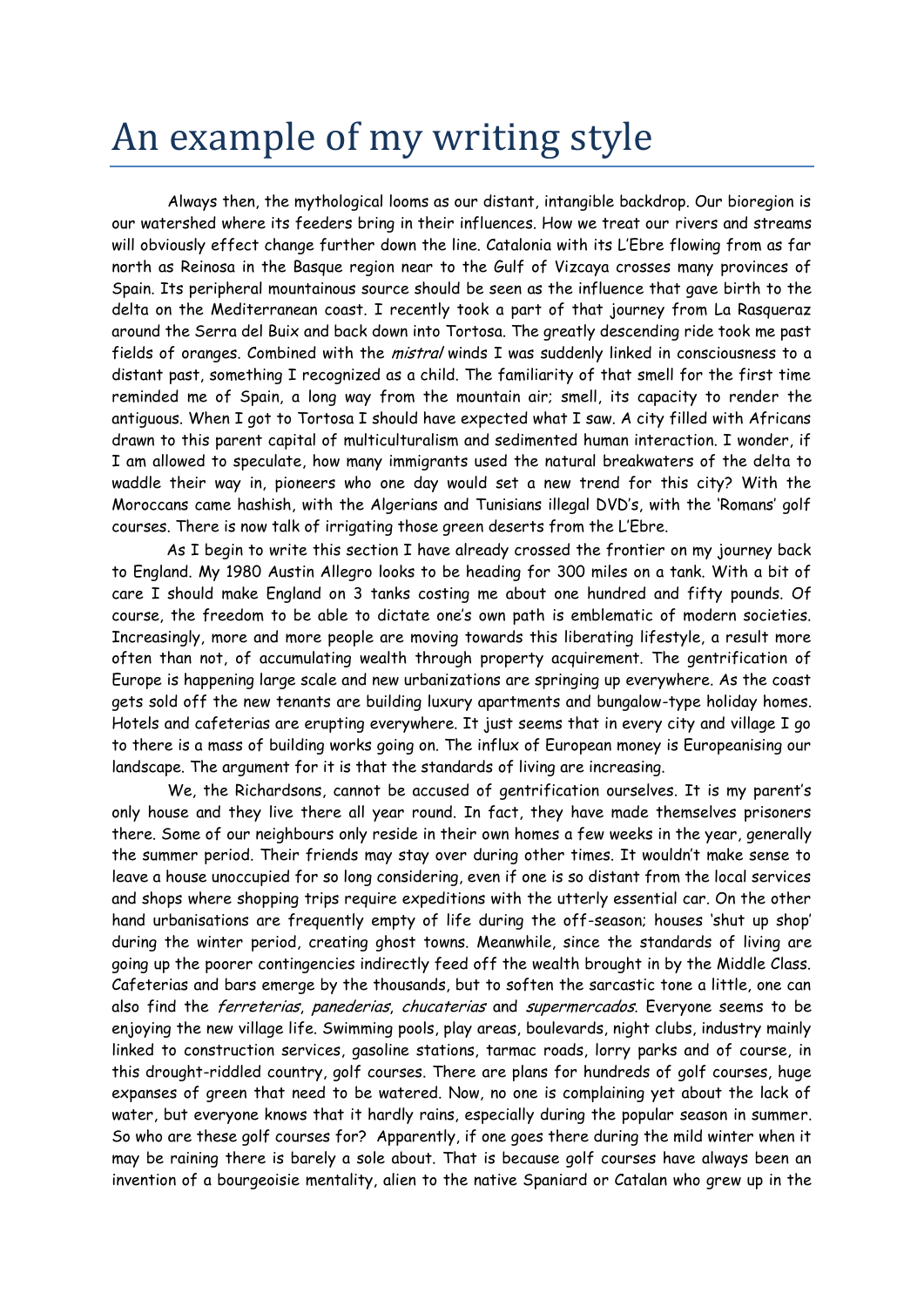country made for olives, carob, almond, grapes and oranges. That is why the locals don't use them, it is a completely radical change of lifestyle. More likely it is built by the landed gentry for the relatively well-off who come in the popular season to pay homage. There can be nothing better than a cool refreshing green vista to absorb all that ambient heat from burning their skin. I recall the story of the Ark of the Covenant in which it was forbidden to look upon it directly, such that it would cause the *experimenter* to recoil in pain. This right was the privilege of the priests, whose purity of being prevent such burning afflictions, or at least confer a remedial ability. This was the nature of God. To penetrate into God too deeply will cause the unrighteous individual to die, for in that vessel was contained all the vices in the world, safely restrained. For me, pure and simple living is the prerogative of everyone, and living in nature is an embodiment of that testimony. Nature also includes dry arid landscapes, and certainly not any English invention transported in ostentation from one latitude to another. The irrigation regime must be tremendous. Has humanity violated his covenant with God-nature? Has he opened Pandora's Box to the releasing of all the woes in the world? Surely the deeper message is that one can't look the sun in the face but can revel in its creation-nature instead. Getting to close to the sun will burn you but if you keep your distance one can relish in its life-giving forces, not its other side, the reduction of matter through fire and entropy.

Somehow these locals know that something isn't right. These golf courses have been perpetrated by the murderers of priests and other holy men. Pandora's Box has been broached and God's energy is going rampant. Taking a piece of one country and sticking it in another was not God's plan. But I have an idea. Why not create desert golf courses instead where the goafer is drawn to small green islands interspersed at various locales, at which point he can stop and have a drink? In other words let's reverse the fake landscape. The drive is a rocky outcrop, the fairway a series of sand dunes, and a compacted sand pit becomes the putting 'green', or gold as the case would be, with a standpipe sticking out of it. That way they are more likely to collect and store water, through the plug hole so to speak. The goafer may need a camel or two, even a llama, and the property developer is more likely to get increased business from all those beach bums hanging around the edges. Not that they would have to get any good at the game. As long as there is a drink at the end of it that is just fine.

No, in fact it is an illusion, a mirage. The reason why the local town hall, the ayuntamiento, allows all these developments is because the rule is, one is allowed to build an urbanisation next to a golf course. There may well be some internal devious thinking going on here. They may even think that the property developers will end up paying for the desalination plant, in the same way that the landed gentry are being asked to fork out for the installation of telephone and electricity lines. That is the nature of capitalism. It is a dog eat dog scenario. As more land is sold off to the international markets so does the local life slowly but surely diminish. The peasantry could never afford the prices of these new houses because they are rocketing in value, sold to  $2^{nd}$  and  $3^{rd}$  home owners. These foreigners, though I exclude those who are trying to make a living from the land, are "internationalising" the territory. That could be one good thing, but the indigenous culture is also being diffused. Like a process of osmosis sparsely located plots are being left behind as the rest gets swallowed up through lucrative development. These include swimming pools, health spas, camp sites, horse riding and other amenities. Again, these can be a good thing in the right context, although I could argue against swimming pools. I find it incalculable why the "costarians" do not swim in the Winter, even wash in the sea once in a while. I know most people aren't like me – physically active, hardworking, entrepreneurial, reared from a different climate, and no less superhuman. But come on, even the Romans had a good dip. In two months I have had one shower, and it sticks in my mind as a memory. It is too much aggravation to turn the water pump on, turn the gas on, wait for it to run down the length of the pipe, ignite the boiler, get into a temperamental shower in which one had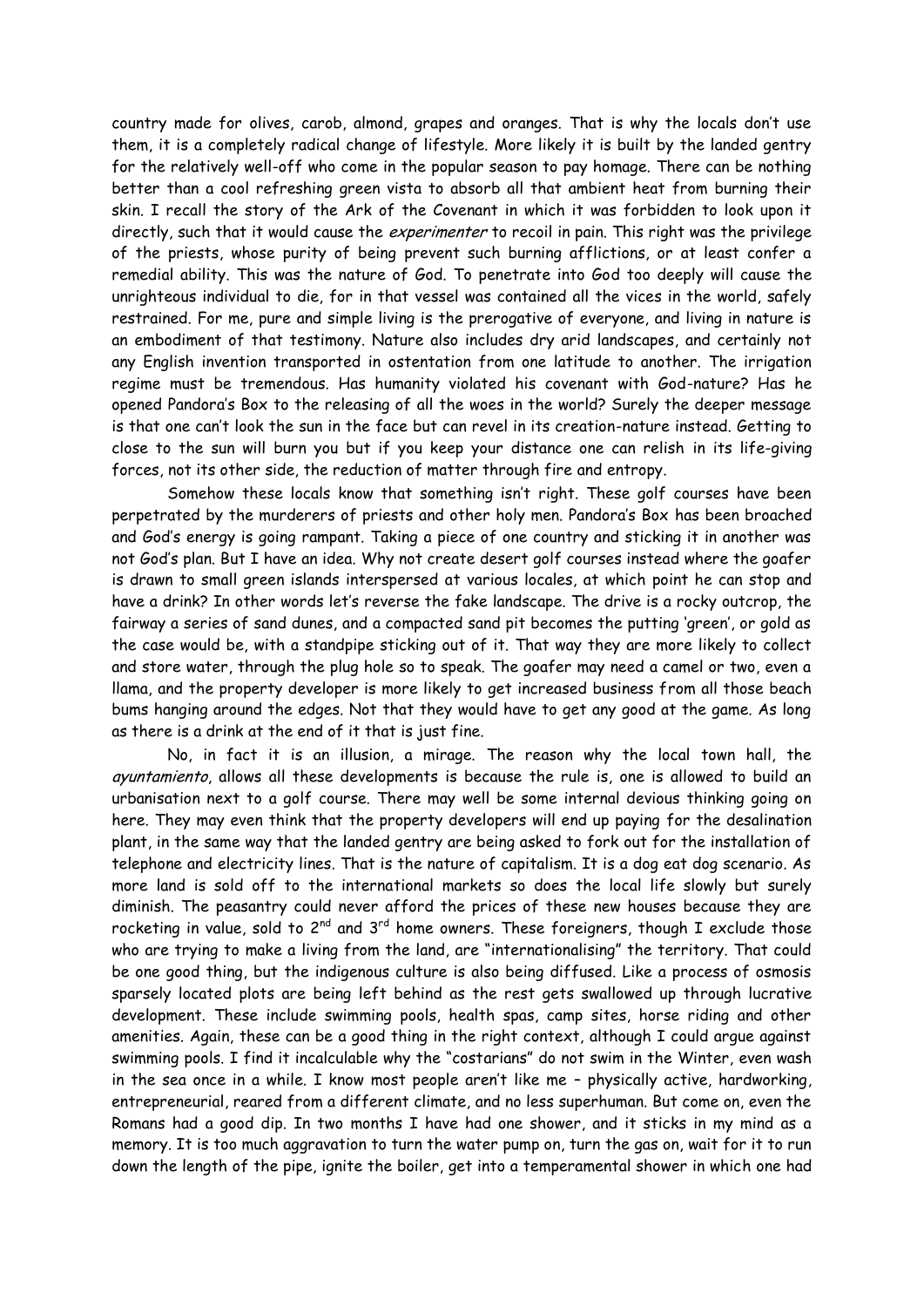to get the mix of hot and cold exactly right, since the water pressure fluctuates with the pump and so does the temperature. No, I would rather work 4 hours, cycle to the beech and swim for 25 minutes. It is better than any caffeine fix you can imagine, even better than any siesta. Things obviously change during the hot summers when I am not here.

At this moment I find myself at a small dam at Escouloubre-les-Bains, on the River Ande. I am on the north, French side of the Pyrenees, coming through a forest of birch, hazel and oak. Nothing is in leaf yet, at the beginning of March, but from a distance the immensely steep hillside looks like a thicket, its floor ankle-deep in leaf litter. This is a testament to working nature, the soft rocky substrate barely noticeable in a few places. There is no erosion of culture here. A small retail outlet stocked high in firewood sells some other essential products like bread, honey, meat, cheese and wine. Below me the river has stopped moving. In contrast, the village that I have just rolled my car down from, Font-Romen, is a ski resort. With global warming the ski industry has become an insecure long-term investment. Snow caps are taking longer to set and are quicker to thaw. If one took away the ski slopes there would be nothing left of the village. I see minimal signs of any kind of farming in process although I spied a huge pile of horse manure next to which I parked my car overnight. I am pretty sure it prevented my windows from misting up and condensing. I didn't stay long, although I was in no hurry, which is why I always get a convoy of cars behind me. Earlier that day I checked out Puigcerda on the border. I saw that its new urbanisations had recently brought wealth into the parent town. Facing the Pyreneen landscape it was obvious how the developers capitalise on the vista. Their stereotype thinking was reflected in the monogynous architecture. I drove around, another ghost town waiting for its panaderia.

One cannot doubt the attraction and economical benefit of the conventional building program. The architecture is very idyllic reflecting in an ironic way the vernacular style of the locality. But whether that stone was actually mined nearby and the wood obtained from regional forests is highly unlikely. Too much of the landscape has gone over to intensive farming to warrant local production of materials. With transport miles stretching into thousands of kilometres and EU subsidies encouraging block production, local economies have disappeared into thin air. When economies were small and manageable they were coordinated from within. This provided local employment and expertise. On the broader scale the spread of a national skills base meant that the country could develop its own patchwork of characteristic village life. Village life is fundamental to regional stability, a would-be decentralisation of power that creates an intra-network of buffered commercial and social relations. But there is an interesting phenomenon happening. The decentralising of national power is also happening on a European-wide scale. Since globalisation has allowed an international strategy of resource allocation this has effectively meant that national economies are controlled world-wide. Acting within a greater sphere of operations has meant that the buffering limit has been broadened i.e. one can easily import/export products or raw materials for processing. And of course, the price of transportation, packaging, storage and redistribution increases the costs, but this has been mitigated by increased production rates and greater global availability of these materials. This obviously leaves the regional perspective at the mercy of the global economy and hence what occurs in places like China and America has a direct effect and influence upon regional stability. Serious estimates reckon that the global population could double before we start to feel the pinch of over-extraction. This will require even more intensive measures and a great deal more efficiency, not least bureacracy.

The pioneers in this world are those who will show you how to make greater use of mountains, deserts, dry arid lands, polar regions, and water-based economies. Uortunately, all of these are classified as fragile environments, delineated so during the Earth Summit held by UNCED, and require our greater perception. Whilst small grass-roots activities living at the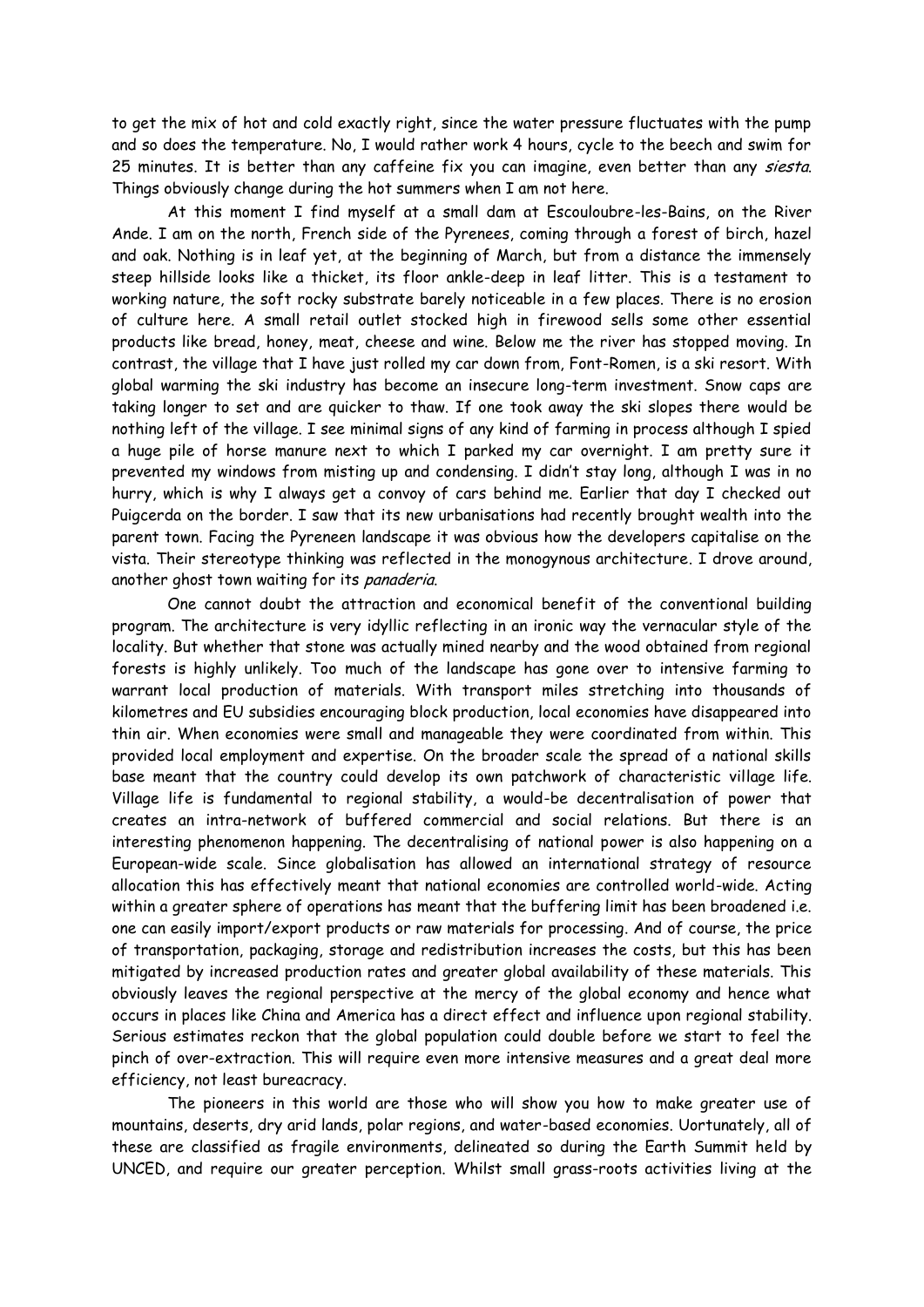peripheral edge are doing what they think is best practice, centralised power operations does its best at keeping their influence to the periphery. The world-wide importation of skills and expertise has benefited the demands of corporate control; corporations owned by multinationals. Its nature perpetuates the greater infrastructure of globalisation and increased populations. This has happened the world over in commercial farming, hence the demand for greater production rates. But the effect of blinding the consumer of the existential relationship to space is a fundamental factor towards its social dis-integration. As I have previously referred to, meaningful space loses it personal relationship, its personality, when the user does not dwell within it. Richard tells me that every stone in his house was mined from the land. He sourced someone local, a *piederara*, who knew the landscape and could apply superb cutting ability with minimal waste. Doing it all his life the rock cutter could read the streams in his rocks and knew where the chisel should be struck. Rock of square meterage could be cut thus. It recalls my attempts at flint knapping when I reduced something of a square foot into an arrowhead. Importantly the rock cutter only agreed to the work if Richard helped out with the menial duties because it was important for the *piederera* to have someone to talk through his life story to. Now, that drives home the point although it is not necessarily my personal circumstance. To have said to cut one's own rock gives every square centimetre of space in your house meaning is to import space with experience, to give it place; when a dwelling becomes a home.

So I ask the question: When does tourism become a native right? And in answer to that I must again refer to the Europeanization of the Costa Daurada where thousands are building their own houses. Here, we can argue that these emigrating Europeans don't have to be indigenous in the true sense of the word, but through a process of naturalisation become natives. In the same way that introduced foreign pine trees come to dominate the very steep hillsides, areas that had been left to grow wild and spontaneously, so the European migrant has brought with him, or her, a transportable economy. There are estimated to be 30,000 in this region of Spain, and the effect upon the local economy and habitat is plane to see. But more importantly there has been a reciprocal exchange of ideas and 'wealth' to the effect that it is possible to become rich quickly since the niche market has been opened to all who have property or skills. There seems to be a lot of East Europeans doing lots of work because they are cheaper to employ. For the traditional Spaniard or Catalonian, he or she still maintains the "manana" attitude. Weighed up against them also is there *siesta* time. The north European mentality is industrious and demanding, which is a heritage stretching back to the last millennium when north Europe superseded the Mediterranean with the invention of the much more efficient crossplough, and subsequently became the new food cradle of the world. Things are wont to be done as soon as possible showing that their speed of behavioural response is much quicker. Once must remember that it wasn't that long ago when Spain was much a  $2^{nd}$  world country. Since most Europeans here are entrepreneurs to a degree, siesta time for them comes whenever. But I have noticed that business shuts up promptly for the original locals, and just about everything closes. It is not like Britain where you could possibly find a greengrocer or newsagent open on Christmas Day. Even pubs will open for a while. The motive is two-fold; people spend more money around this time of their holidays, and festivals are times of revelry and good cheer more often than not. That is not discounting the fact that a lot of businesses are run by non-Christians, especially Asians; neither am I suggesting that places like Britain are religious, because for them Christmas is business as usual, as are most Christian festivals. But I like this siesta. I also conform well on a biological level with their eating times – an early afternoon lunch, a simple pastry later on, with a late supper. I question a lot of stuff I read now, but eating so late necessitates getting some fresh air and going for a walk at least. For the Iberians an afternoon siesta replenishes one's energy levels and slows down one's digestive rates; hence a late supper.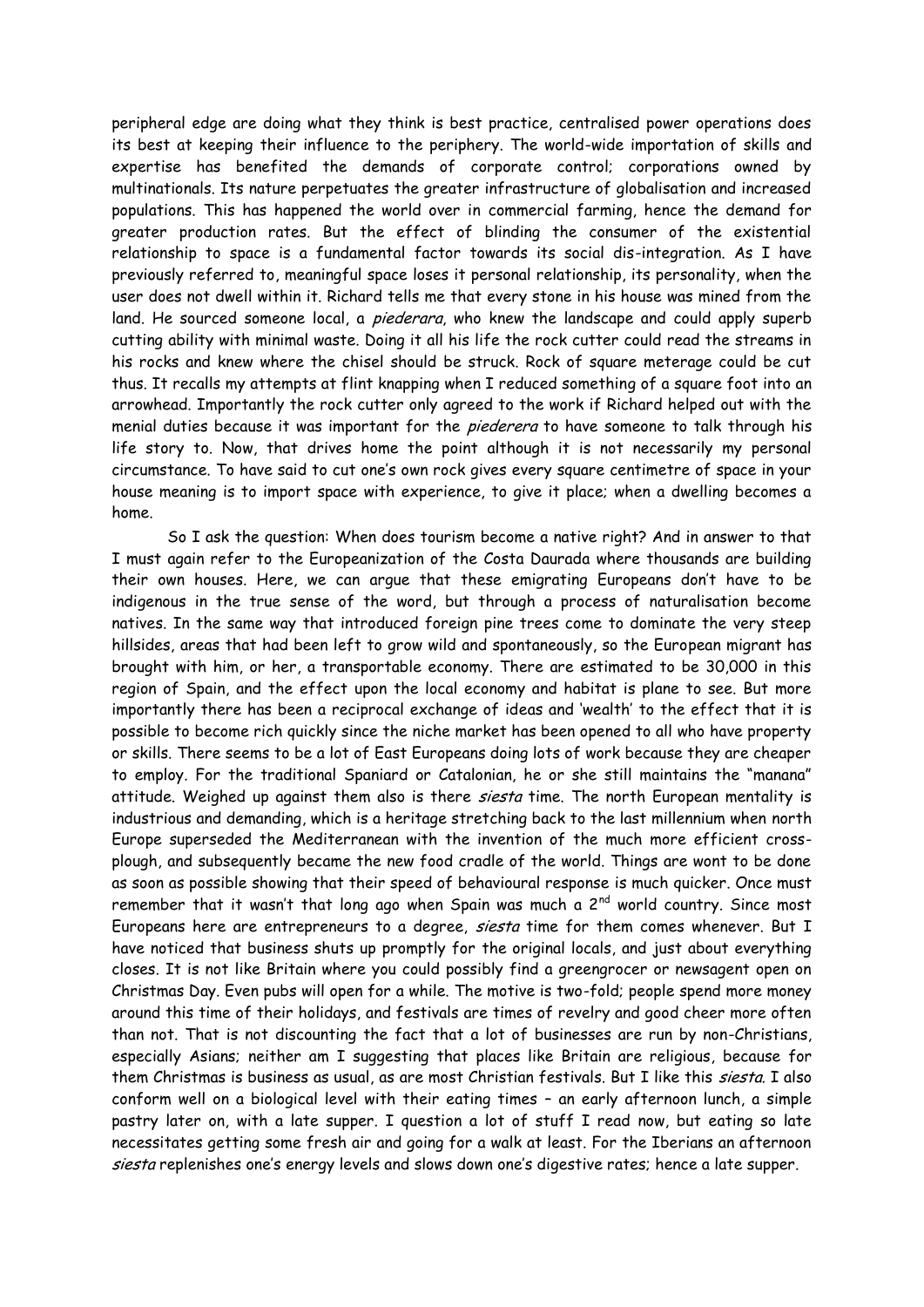Of course, the late afternoon sun has dictated this pattern and for developing countries like Spain, relative to the huge industrial economies like Britain and Germany, a quick analysis will show that a greater percentage of the economy in Spain is rustic-based. One need only compare the reduced amount of built-up cities in Spain. As things change, and with the increase of immigrants, a situation that 10 years ago was barely perceptible, I don't doubt that "Little Poland" or "The East European Bloc", even "Minor Britain" or "New Germany" could be living realities. It is these people who are effectively manipulating the new economy. To mitigate this the role of the co-operative will need to play a big part in the future of the Catalonian identity. But as the exchange of trade and ideas develop we hope that it remains reciprocal. Since Britain and other developed countries are predominantly Middle Class, age-old ideas like co-operatives could infuse a new work ethic, for the transformation of its culture. As such the drive is there for altruistic or human co-operation; one need only look at the growing volunteer sector and the rise of charitable organisations working at grass-roots level. But of fact, these institutes are laced in bureaucracy, the fundamental difference between developed and developing economies. In Britain, most costs get swallowed up in instituting bureaucratic controls. The one billion or so global Middle Class sector is the result of an evolution of resource management, and the increased need to control population pressure. The relationship can now be seen in smaller populations with larger land masses in countries like Spain that have not yet developed a fuller bureaucratic dependency. There are big lessons to be learnt from the industrialised West and movements like organic farming are facing an uphill struggle in trying to persuade governments to drop restrictions. How else is one to mitigate an on-coming disaster of fossil-fuel depletion and rising energy demands in view of the fact that the rest of the developing world is becoming industrialised? Base that also on the rise of the service industry, there would have to be dramatic social changes in order to counteract the unwarranted exponential growth. The fact is, Northern Europe produces surplus food. The increase of production, fuelled by the need of farmers to make a modest living, itself a reaction for low prices paid for produce, has pushed farmers and society alike to get more for the same work input. Farmers produce cheap food in the West because firstly, they are subsidised by the government and so the prices don't reflect the true costs. Secondly, labour would be too expensive so the drive is towards using machines. Machines only become efficient if one produces huge amounts, causing the production of surplus goods, a phenomenon commonly referred to as milk lakes or grain mountains. No one wants to pay for shipping costs to get this surplus out to nations that desperately need it. The West just needs to reduce but it is caught within its own self-perpetuating power structures of corporate control. And since government subsidies are indirectly based upon taxation and public revenue, it is Joe Bloggs who ends up paying for the increasing pressures of immature economic structures. The barrel is soon to run dry and the land made barren, and the industrial West is still asking for more.

But the spirals of destruction don't stop there. Increased mechanisation and loss of agrarian labour has meant a discontinuity of land intimacy and its natural hand in traditional practice. Thus, limits that were initially indicated through the manual comprehension of the landscape have been replaced by ideological parameters. Soil degradation, loss of natural diversity and habitats, natural buffering effects of species, fertility levels, have all fallen prey to exploitive mechanisation and its correlate practices. These include the application of artificial fertilisers, the use of chemical herbicides and pesticides, the cost of clearing up the waste and associated pollution of ground water and air quality, and the dependency of conventional farmers to genetically-engineered varieties of seeds that produce more 'yield', require less harvesting time and favour the use of machinery. These seeds will generally not breed true since they are hybridisations. Thus the farmer is dependant upon the big agricultural companies to supply the uniform seeds and the chemical products required to grow them under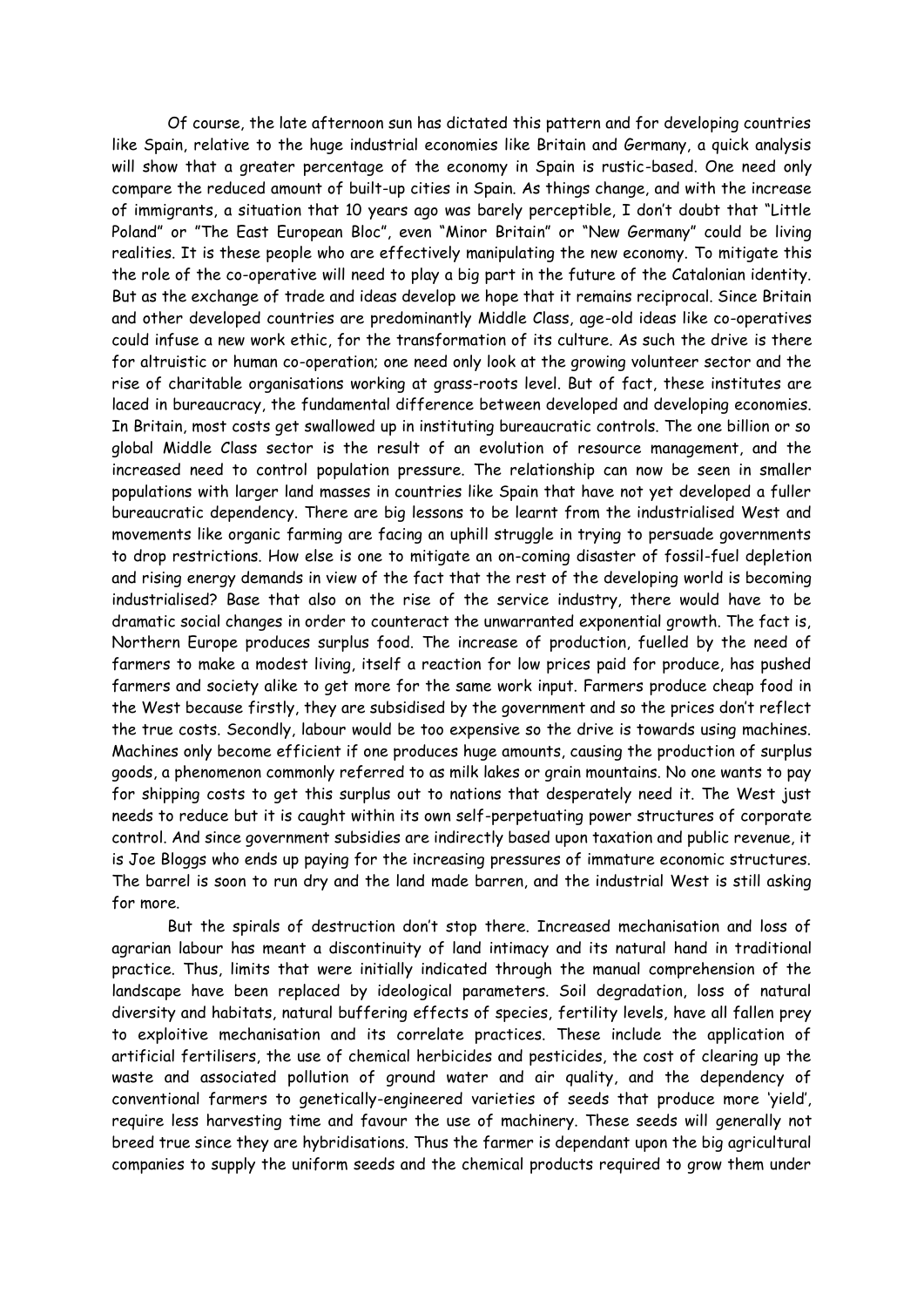particular environmental conditions. And this is the world over since seed had been engineered to grow in as many different environments as is possible, thus reducing the development of local varieties. Without putting too much a blunt point on it, these farmers who were the bedrock of our societies have become nothing more than "tourists". Manipulated by invisible structures they have no control over, they are forced to believe and act in accordance with distant hierarchical controls from people who have no intimacy with the land. They are effectively being created in their image, like puppets, or domesticated pets who can't get out of the vicious cycle of "Here's your food, what are you complaining about?"

So, we have identified what it possibly means to be a tourist. When one has involuntarily altered the local ecology without any reciprocal mitigating restraints in place – absolute dominance is our God-given right. If that be rape, pillage, war or other vice then the defendant has a right also. So to transport your ideology, based upon the upbringing of another culture, to another locale is akin to the exotic pine tree telling you that there is a lot of free energy here that it will make use of. Over the course of time it will acidify the soil creating a veritable soil condition suited to its own species - naturalisation. Now consider for a moment. To do something involuntarily means not to apply a will. What I am saying here here then is that most people are unaware of the damage they do to the environment, a short-sightedness, say for instance like a deer that destroys a woodland because it has not evolved the capacity to recognise human boundaries. (The problem occurs where humans don't habit the same area in proficient numbers to hunt them down, due to the disturbed natural ecology that human lifestyles impart.) Eventually life catches up with it and they are culled or run out of food supplies. If a particular species could evolve that does minimal damage then they are more likely to be selected for within the balance of things. I make the philosophical point though, that within the trophic pyramid the will is governed by the keystone species. Hence, I will make the assertion here that human beings have different cognitive levels which I believe are reflected in the social stratification of society. In the same way the bourgeoisie create the conditions for their own self-perpetuation and stability, so a radical restructuring of society can happen as a collapse of that stratum, or it can be augmented further with a new species at the top. And that is me, and all my other fellow kind who know they are closer to God/nature and do a better job at it. Effectively, we are offering an alternative model for the subsistence of all other species, including the bourgeoisie, the deer and the pine. "Little England" with all its diversity of skill and know-how evolved because the pioneers came in and altered the environment to suit other English migrants. This included common transport methods, similar social background accompanied with a lack of home sickness; a new arena for social power vying, shared tools and spare parts, help in translating the local lingua, minimal wealth status, a sense of solidarity and strength in numbers (security) etc, etc. Their wills are governed by corporate structures and they are little more than "tourists" in the wake of corporate control. The things that will remove the pine forests from absorbing the landscape totally may be catastrophic. As I previously pointed out, and with the view that nature does not measure things in time, radical government measures or lack of imposed frugality may revert that economy to a former state, and this amidst the oncoming period of fossil-fuel decline and global warming. The pine forest may just burn down, or given a bit longer disappear to the waves, and then we'll see, I say with a sarcastic tone, whether Britannica rules.

The government is trying but it is lost to the petro-chemical companies. For instance, ideological reform is slowly happening, and both the permaculture and organic movements under the umbrella of environmentalism are increasing pressure on the government to impose change or sanction. Since governments are justified in wanting to restrict the use of new chemicals and their inherent clean-up problem, the creation of new chemicals are subject to strict, timeconsuming expensive control measures. The government is driving the research institutes to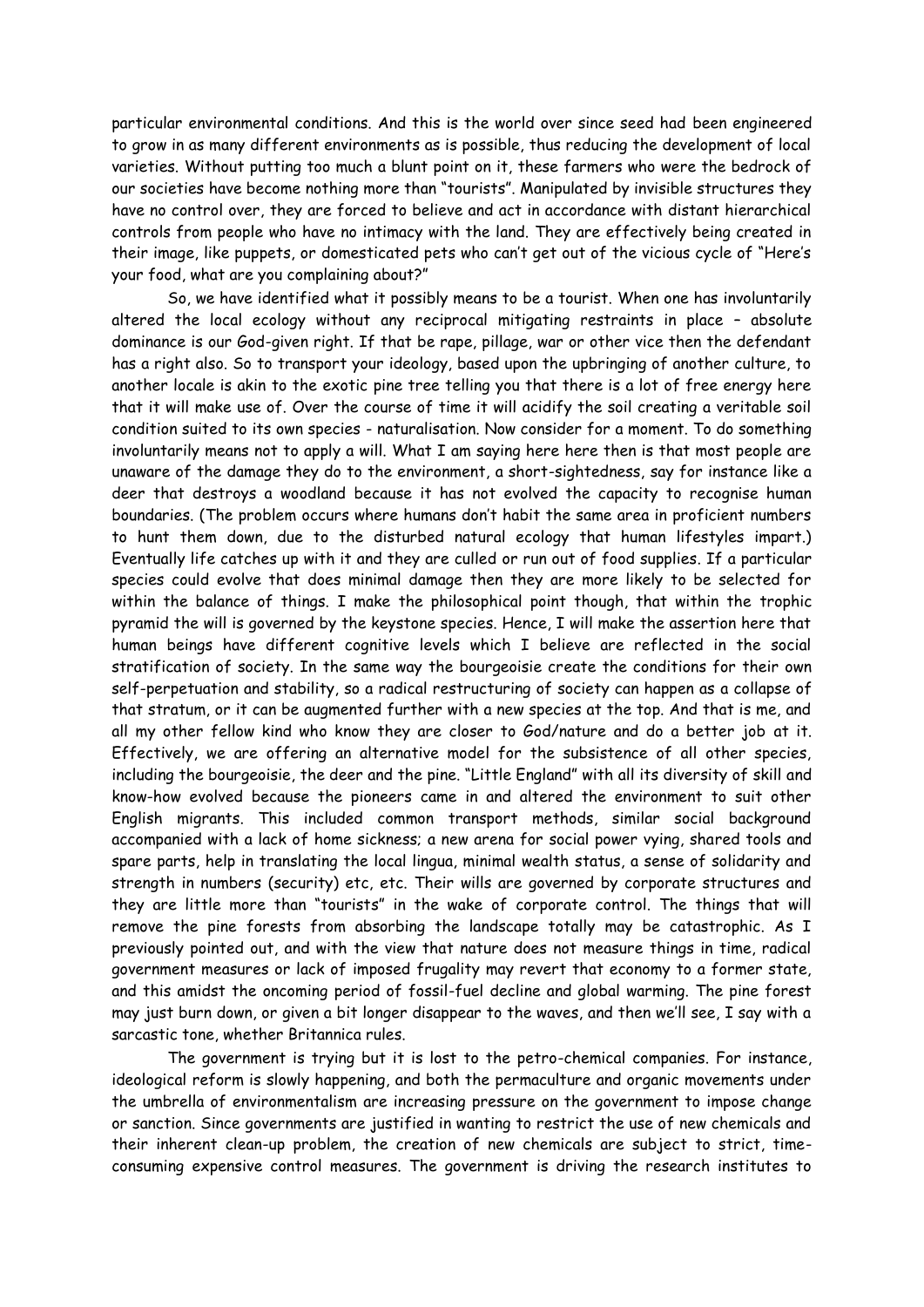submit comprehensive evidence on the properties of these new chemicals. Age-old practices like herbology are also under the cosh. Thus, even ethical and folkloric practices that have been accepted as naturally beneficial also fall into these regulations. But the pioneers of a changing culture, one of powering down from its dependence on fossil fuels generally are small and at grassroots level and they can't normally afford the time or energy to radically invert the trophic pyramid. As I say, they are preparing for its imminent collapse and re-institution of a new power stratum. Added to this is the fact that governments are not really putting money behind the environmental movement.

Identifying this root cause then, the lack of intimacy with the landscape, we see that the ethical basis of permaculture and related practices like biodynamic farming are pioneering the way to transformation. Right now we can voluntarily change our landscapes without being called "tourists". We can set in place long-term strategies that work with the cyclical patterns of nature. These patterns evolve out of the association between species working within an ecosystem. Thus said, any human ecology must reflect the underlying natural ecology of our landscapes. I remember the point that Richard raised concerning cows. A biodynamic farmer will not de-horn his cattle. The reason why cows are de-horned or have their horns burnt is because they have a hierarchical social life that makes them vie against each other. When, in conventional farming they are kept in cubicles this vying is apparent in such small spaces causing damage to udders. The prison-like conditions of conventional farming agitate the species to such behaviour. It is the same with chickens in batteries or pigs, they start tearing at each other. Now the biodynamic farmer, taken from Steiner's anthroposophical teachings, believes that the horns, like the hooves, are required for the natural metabolic and lengthy digestion process of the cow. As with other ruminants, their different manures are produced from their differences of stomach anatomy, related to their apparent particularity of teeth and antlers or horns. Thus the process that goes into producing different manures is considered a factor of the morphological and phenomenological attributes of the beast. And the quality of the manure is said to be endowed with its environmental influences, including cosmological effects. Biodynamic farmers distinguish between the ethereal and astral properties of the plant, and animal. In both plants and animals prevails an ethereal body or "life-body", given solely by its parent, a living being. This force operates from the effect of heat, light air, liquid and solid matter. All life has its origins in the effects of the sun. When these effects are held in natural balance so the organism develops a natural resistance to disease and an implicit vitality. The ethereal body is the sentient body influenced by stars and planets. It is found in higher organisms. Thus the cow has an inner world also of feelings and emotions. This gives the beast their consciousness linked to the astral, hence their hooves and antlers are said to be of corollary importance. Removing the horns or any other part of the animal will reduce its vitality and integrity. An incomplete animal cannot be expected to produce vital manure. This then feeds down into the food chain, and the lack of vitality is the obstacle to human health. It can be seen then that the anthroposophical ideas of biodynamic agriculture actually point to a very spiritual outlook. A lot of evidence suggests that biodynamic food is substantially healthier but at this moment in time there are minimal scientific conclusions to prove it. It is just accepted practice amongst their adherents although if one would consider that making an intentional or conscious motive to eat biodynamic food requires an understandable act of holistic compliance, the symbolical nature of natural living is itself healing in this respect and energising. Symbolic referencing necessitates a societal appreciation of widespread natural forces, else that symbol cannot develop the collective primal consciousness that generates its ultimate vision. Labelled biodynamic food though has been shown to hold vitality longer. And even though overall yields on both organic and biodynamic farms indicate lower production, actual overall benefits are increased by reduced losses in grading of products and storage over conventional farming. So it can be said that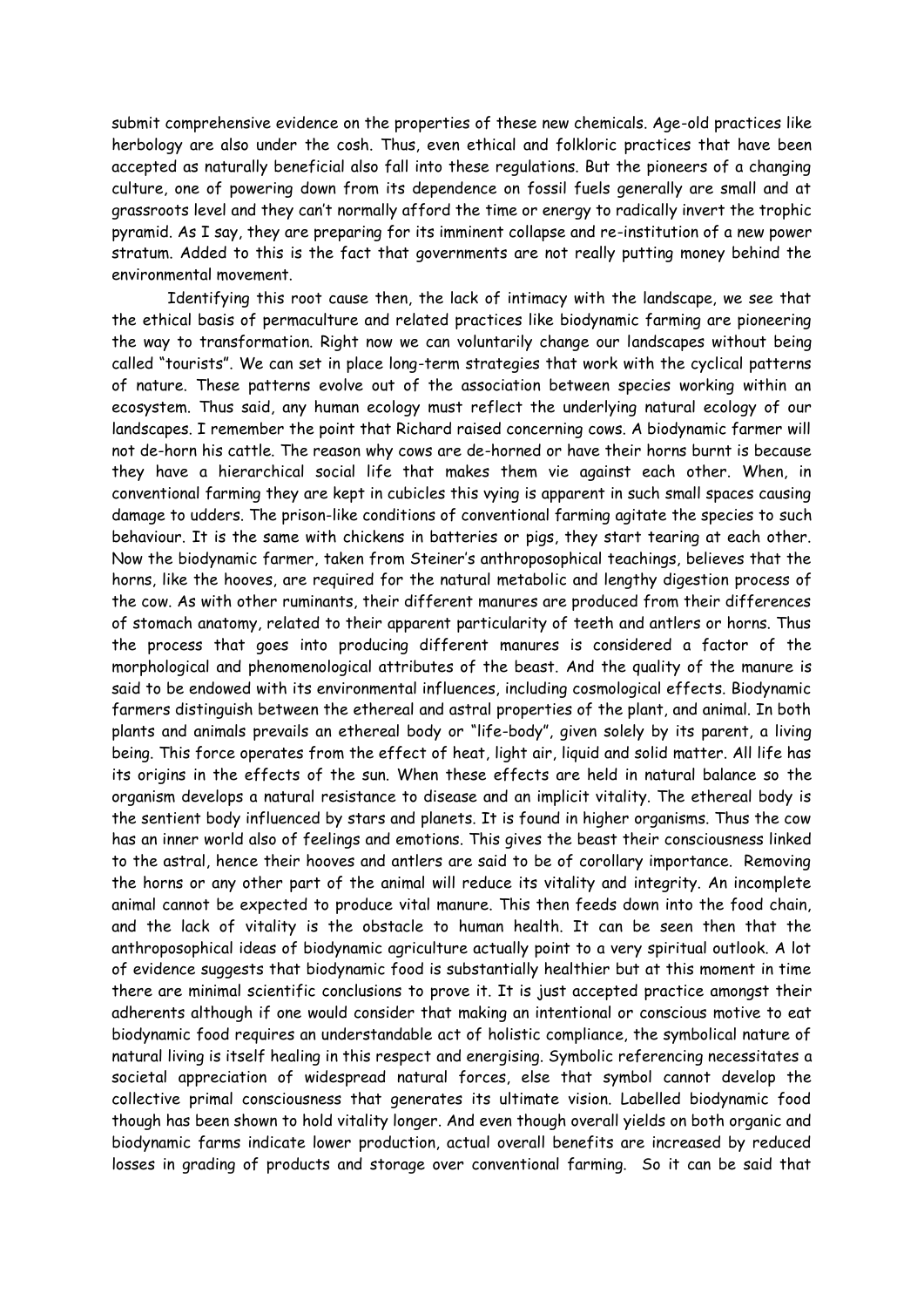buying either organic or biodynamic one is also paying for the environmental benefits that are accrued including the welfare of the animals that are given sufficient territorial freedom, and the welfare of human societies through local employment and healthy lifestyles. One of the fundamental aims of the organic industry is to produce locally for local people. This cuts the damage inherent in the ecological footprint that a product creates through its manufacture, processing, packaging, transportation and distribution before it eventually arrives to the consumer. Not only does one save on fossil fuel kilometres but one reduces overall the embodied energy of a product by its direct sale to the customer. That is in itself what I mean by essential communication when people need to talk to each other in order to spiritually reappraise our identities and roles in society. In this manner one can take the peripheral to the centre of our well being.

## The need for this book

I believe permaculture literature severely lacks on the religious front and most of the time the spiritual is implicit in its writing. This book was generated out of my personal response to plug a hole in the movement and to show something of the contextual roots of our mentalities and thinking behind it. The concept needs to evolve beyond Mollison and Holmgrem even though I extensively use the latter in reference to his modern principles of ecology and sociology. In the face of the early energy crisis the world experienced in the 70's the Church were also there promoting their own kind of environmental awareness. Unfortunately we rarely hear much of their meaningful directives because in secular societies they are just not taken seriously enough. There needs to be more than a renaissance of spirituality, we need to understand our psychoreligious roots if we are ever to deal with the problem of the environmental crisis for a complete perspective. In this book I am showing how the scientific models throw light on the social sciences and how biologically and ecologically we have a genetic memory that needs to be addressed in light of our personal and cultural histories. I believe I come up with some ground-breaking ideas with scientific backing for evolutionary theories that may explain more on where we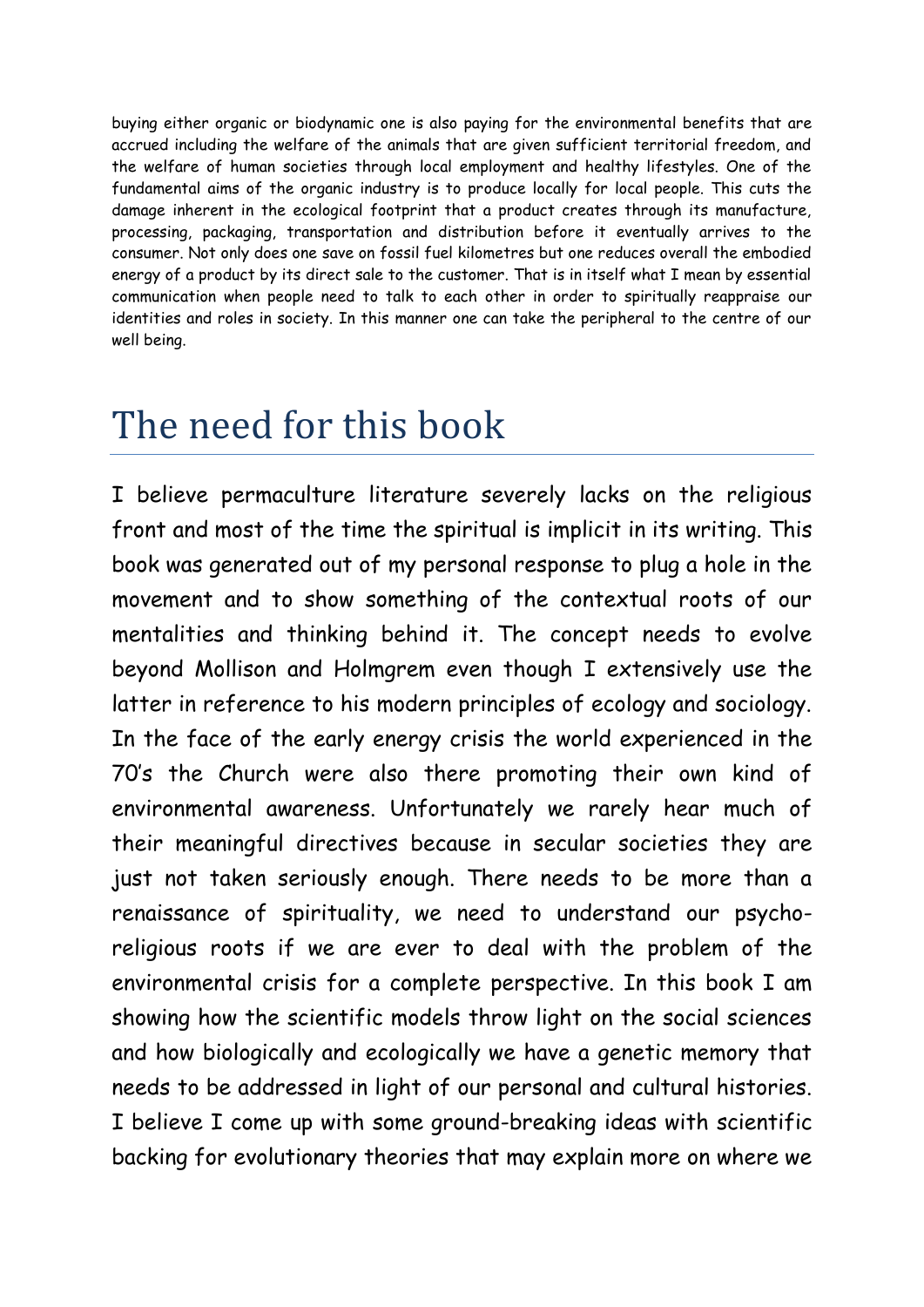are heading. In elucidation of these points I use historical examples from Mediterranean and Western milieus intertwined with my own personal history and pragmatic approach to life. Underlying it all is a (modern) belief in God and scope for redefining our religious viewpoints. Hence I travel into metaphysical realms in order to show that science does not have all the answers towards mitigating the human condition. I likewise throw up some interesting visions concerning our future.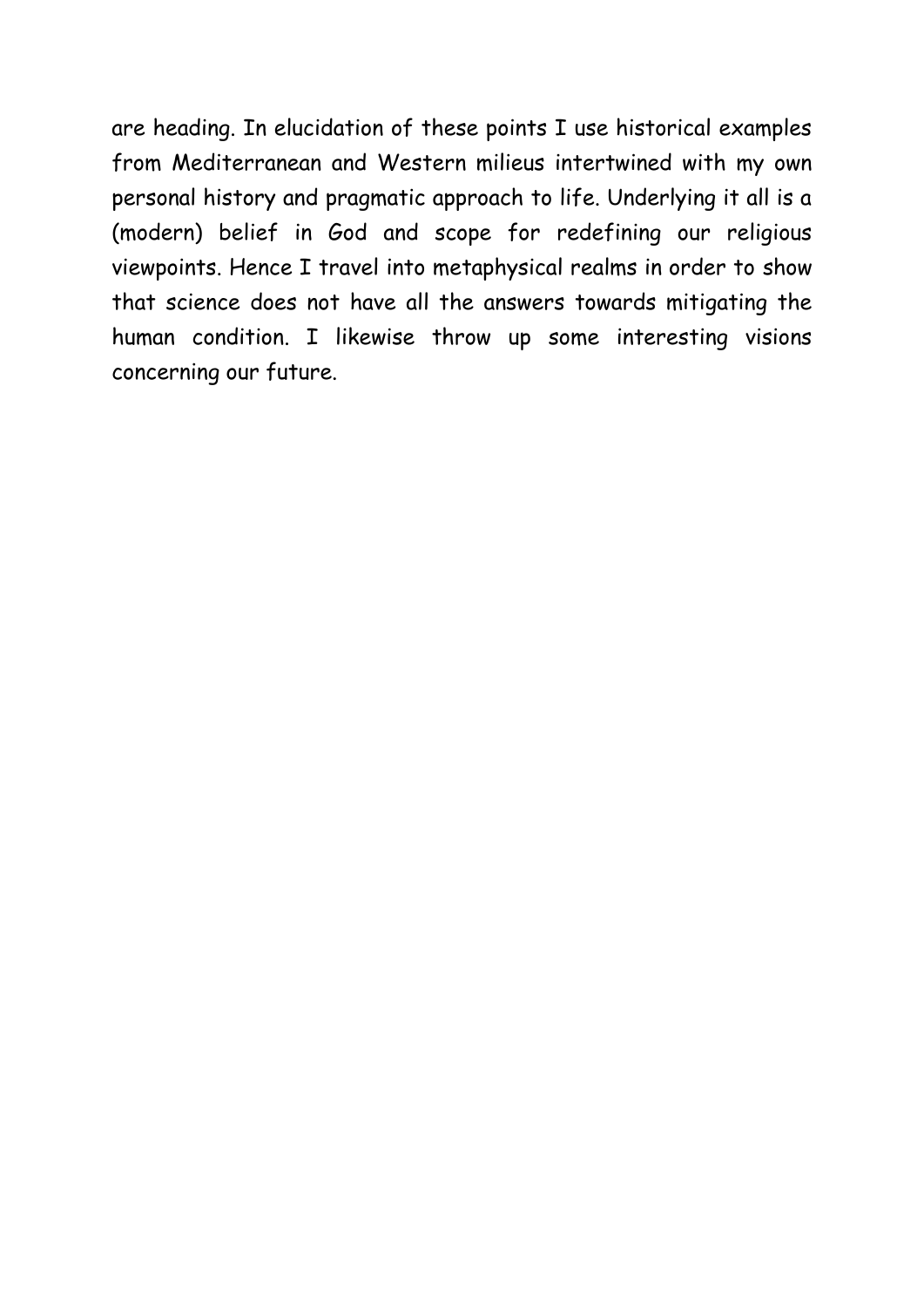# Personal information

#### Merlyn Peter

Resident in Catalonia and London

#### **Contact information:**

PO Box 24991, Forest Hill, London SE23 3TH

[merlynpeter@talktalk.net](mailto:merlynpeter@talktalk.net)

[eight.merlyn@virgin.net](mailto:eight.merlyn@virgin.net)

(+34)977059090

(+44)7842024434

BA Study of Religions

Middlesex University/Bath Spa University

Ma Ecotheology

Lampeter University/Trinity Saint David's

#### **Other education:**

Fully qualified gardener and landscaper. Ran a garden business for 10 years in London using sustainable methods of maintenance and relying upon the use of a bicycle and bike trailer. Introduced sustainable practice including food production and recycling.

Project management, design and facilitation in permaculture. Ran a variety of events and projects around sustainability in association with a number of other organisations including farms, allotments, gardens, schools, and festivals for 8 years. Currently operate 2 major projects. Their contact details and more information can be